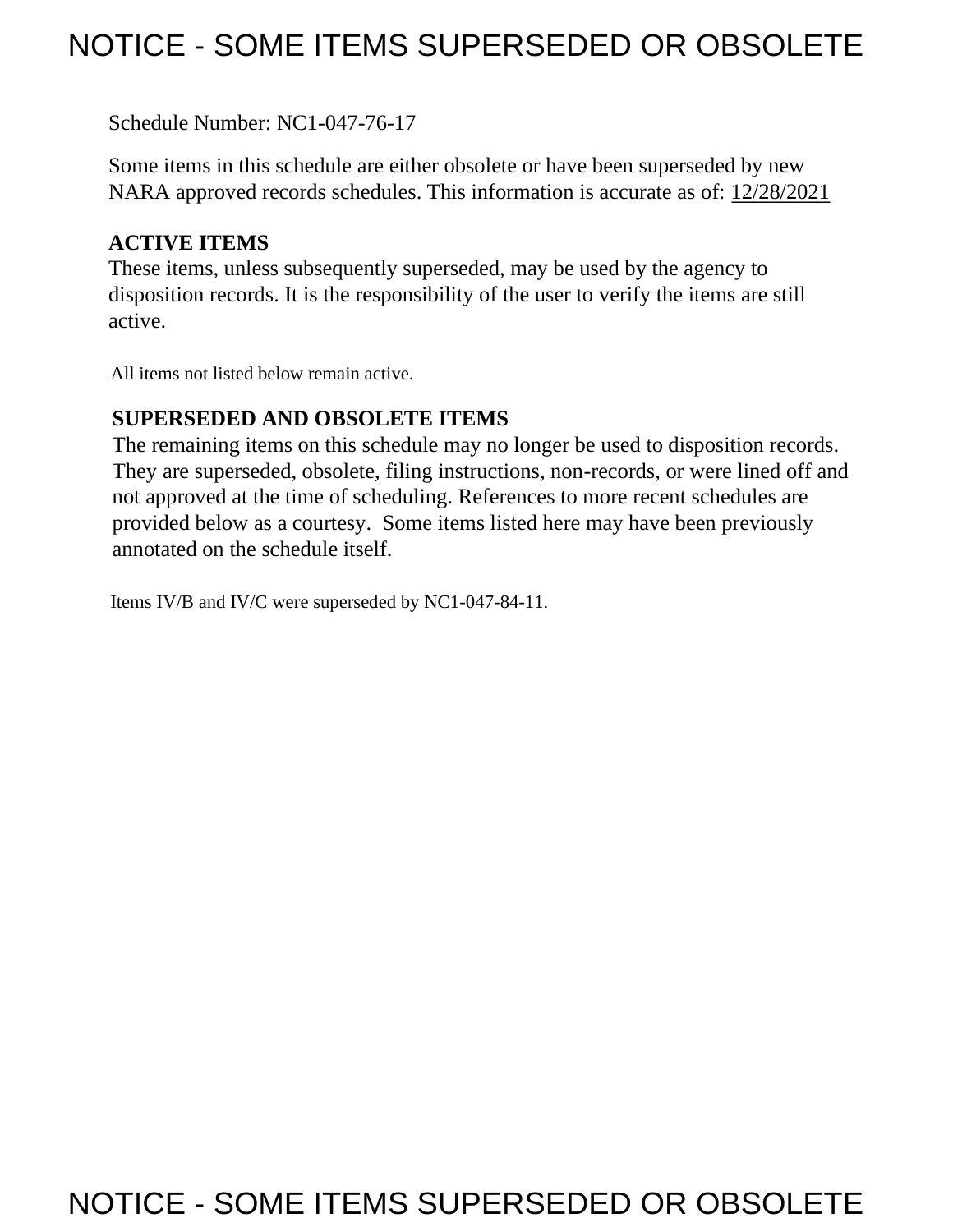| Standard Form No. 115                                                     |    |                                                                                                                                                                                                                                                       |                                                                                       |                        |         |                                                |
|---------------------------------------------------------------------------|----|-------------------------------------------------------------------------------------------------------------------------------------------------------------------------------------------------------------------------------------------------------|---------------------------------------------------------------------------------------|------------------------|---------|------------------------------------------------|
| Revised November 1951<br>Prescribed by General Services<br>Administration |    | REQUEST FOR AUTHORITY                                                                                                                                                                                                                                 |                                                                                       | <b>LEAVE BLANK</b>     |         |                                                |
| $GSA$ Reg. $3-IV-106$<br>115-103                                          |    | TO DISPOSE OF RECORDS                                                                                                                                                                                                                                 | DATE RECEIVED<br>DEC 10                                                               | 1975                   | JOB NO. |                                                |
|                                                                           |    | (See Instructions on Reverse)                                                                                                                                                                                                                         | DATE APPROVED                                                                         |                        |         |                                                |
| TO:                                                                       |    | GENERAL SERVICES ADMINISTRATION,                                                                                                                                                                                                                      |                                                                                       |                        |         |                                                |
|                                                                           |    | NATIONAL ARCHIVES AND RECORDS SERVICE, WASHINGTON, D.C. 20408                                                                                                                                                                                         |                                                                                       |                        |         |                                                |
| 1. FROM (AGENCY OR ESTABLISHMENT)                                         |    |                                                                                                                                                                                                                                                       |                                                                                       | NOTIFICATION TO AGENCY |         |                                                |
|                                                                           |    | Department of Health, Education, and Welfare                                                                                                                                                                                                          | 3303a the disposal request, including amend-                                          |                        |         | In accordance with the provisions of 44 U.S.C. |
| 2. MAJOR SUBDIVISION                                                      |    | Social Security Administration                                                                                                                                                                                                                        | ments, is approved except for items that may<br>be stamped "disposal not approved" or |                        |         |                                                |
| 3. MINOR SUBDIVISION                                                      |    |                                                                                                                                                                                                                                                       | "withdrawn" in column 10.                                                             |                        |         |                                                |
|                                                                           |    | Bureau of Supplemental Security Income                                                                                                                                                                                                                |                                                                                       |                        |         |                                                |
|                                                                           |    | 5. TEL. EXT.<br>4. NAME OF PERSON WITH WHOM TO CONFER                                                                                                                                                                                                 |                                                                                       |                        |         |                                                |
| George S. Yamamura                                                        |    | 45770                                                                                                                                                                                                                                                 |                                                                                       |                        |         |                                                |
|                                                                           |    | 6. CERTIFICATE OF AGENCY REPRESENTATIVE:                                                                                                                                                                                                              |                                                                                       |                        |         |                                                |
| schedule of __                                                            |    | I hereby certify that I am authorized to act for the head of this agency in matters pertaining to the disposal of records, and that the records described in this list or<br>pages are proposed for disposal for the reason indicated: ("X" only one) |                                                                                       |                        |         |                                                |
| The records have<br>А                                                     |    | The records will cease to have sufficient value<br>в                                                                                                                                                                                                  |                                                                                       |                        |         |                                                |
| ceased to have suffi-<br>cient value to warrant                           |    | to warrant further retention on the expiration<br>of the period of time indicated or on the occur-<br>X                                                                                                                                               |                                                                                       |                        |         |                                                |
| further retention.                                                        |    | rence of the event specified.                                                                                                                                                                                                                         |                                                                                       |                        |         |                                                |
| 1/18/75                                                                   |    |                                                                                                                                                                                                                                                       |                                                                                       |                        |         | Dept. Records Mgt. Officer                     |
| (Date)                                                                    |    | (Signature of Agency Representative)                                                                                                                                                                                                                  |                                                                                       |                        | (Title) |                                                |
| 7.<br><b>ITEM NO.</b>                                                     |    | 8. DESCRIPTION OF ITEM<br>(WITH INCLUSIVE DATES OR RETENTION PERIODS)                                                                                                                                                                                 |                                                                                       | 9.<br>SAMPLE OR        |         | 10.<br><b>ACTION TAKEN</b>                     |
|                                                                           |    |                                                                                                                                                                                                                                                       |                                                                                       | JOB NO.                |         |                                                |
| I.                                                                        |    | Records Retention and Disposal Schedule<br>Bureau of Supplemental Security Income (Headquarters)<br>GENERAL PROGRAM ADMINISTRATION FILES                                                                                                              |                                                                                       |                        |         |                                                |
|                                                                           | А. | Administrative Files                                                                                                                                                                                                                                  |                                                                                       |                        |         |                                                |
|                                                                           |    | Files created by most BSSI Headquarters components<br>in the performance of their assigned functions.                                                                                                                                                 |                                                                                       |                        |         |                                                |
|                                                                           |    | Official file copies of outgoing correspondence<br>1.<br>relating to office functions.                                                                                                                                                                |                                                                                       |                        |         |                                                |
|                                                                           |    | Comments on draft reports, studies, and proposals<br>2.<br>prepared by other offices.                                                                                                                                                                 |                                                                                       |                        |         |                                                |
|                                                                           |    | Contributions to and/or comments on proposed<br>3.<br>legislation.                                                                                                                                                                                    |                                                                                       |                        |         |                                                |
|                                                                           |    | Suggestion evaluations.<br>4.                                                                                                                                                                                                                         |                                                                                       |                        |         |                                                |
|                                                                           |    | Program and management reports, such as overtime<br>5.<br>and staffing reports, workload and production<br>reports, highlights, activity reports, and other                                                                                           |                                                                                       |                        |         |                                                |
|                                                                           |    | reports prepared to submit narrative or statis-<br>tical data to management offices. Excluded are<br>reports specifically identified elsewhere in this                                                                                                |                                                                                       | Copy to Agency         |         |                                                |
|                                                                           |    | schedule.                                                                                                                                                                                                                                             |                                                                                       |                        |         |                                                |

╱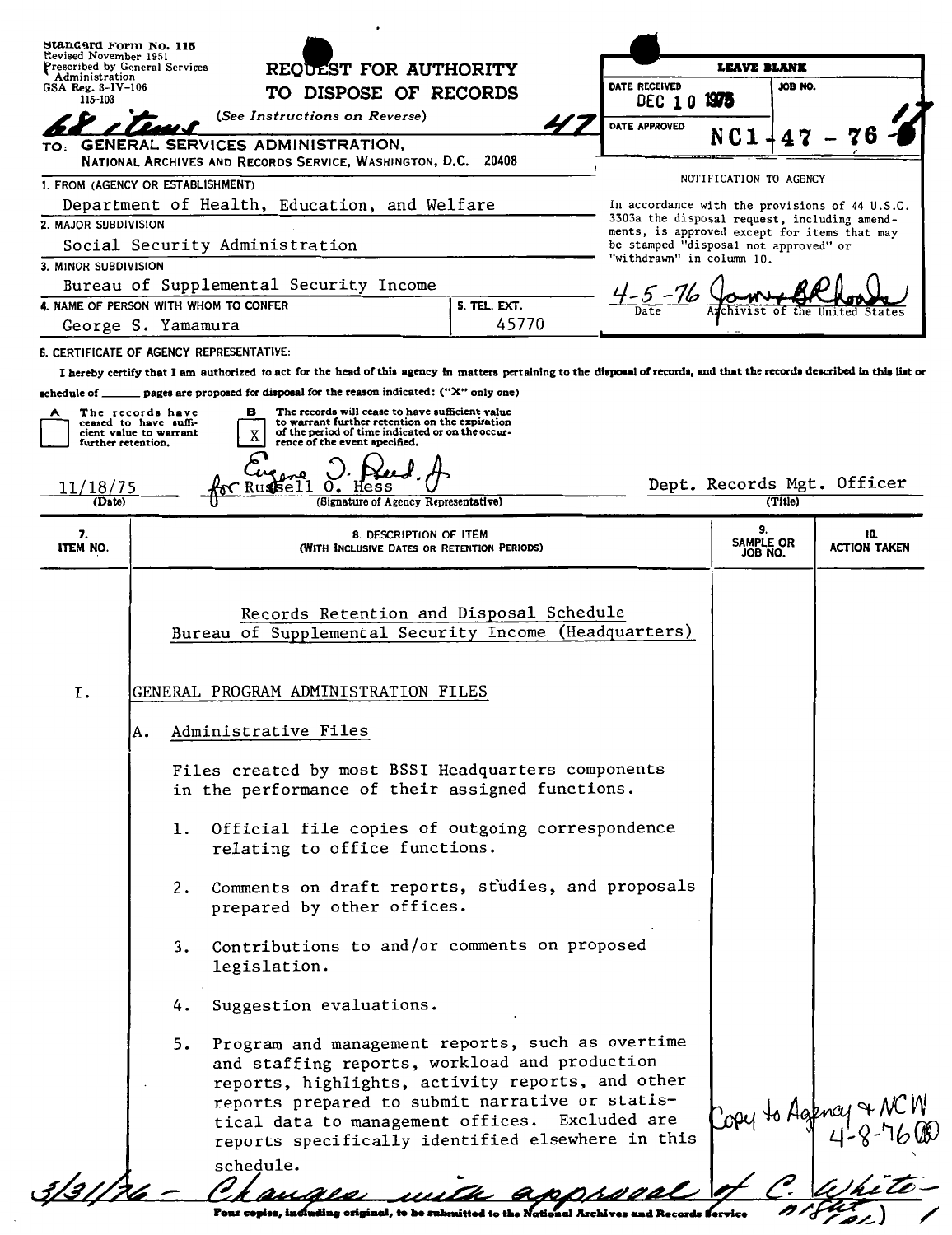# ENSTRUCTIONS **INSTRUCTIONS**

*General Instructions:* Use Standard Forms 115 and 115a, obtainable from Supply Centers of the Federal Supply Service, General Services Administration, to obtain authority to dispose of records. Submit four copies, all of which should be signed and dated, to the National Archives and Records Service. lndicate the number of pages involved in the disposal request under entry  $6.$  Copy  $4$  of the standard form will be returned to the agency as notification that Congress has authorized disposal of the items marked "approved."

#### *Specific Instructions:*

*Entries 1, 2, and 3 should show what agency has* custody of the records that are identified on the form, and should contain the name of the department or independent agency, and its major and minor subdivisions.

*Entries 4 and 5* should help identify and locate the person to whom inquiries regarding the records should be directed.

 $Entry 6$  should show what kind of authorization is requested. Only one of two kinds of authorizations may be requested on a particular form.

- Box A should be marked if immediate disposal is to be made of past accumulations of records, and the completed form thus marked is a list.
- *Box B* should be marked if records that have accumulated or will continue to accumulate are to be disposed of at some definite future time or periodically at stated intervals, or if disposal is to be made of microphotographed records after it has been ascertained that the microfilm copies were made in accordance with the standards prescribed in GSA Regulations  $3-\frac{1}{\sqrt{3}}$ ; and the completed form thus marked is a schedule.

*Entry* 7 should contain the numbers of the items of records identified on the form in sequence, i. e., 1, 2, 3, 4, etc.

*Entry* 8 should show what records are proposed for disposal.

Center headings should indicate whot office's rec*ords* are involved if all records described on the form are not those of the same office or if they are records created by another office or agency.

,.

An identification should be provided of the *types of records* involved if they are other than textual records, for example, if they are photographic records, sound recordings, or cartographic records.

An itemization and accurate identification should be provided of the *series of records* that are proposed for disposal. Each series should comprise the largest practical grouping of separately organized and logically related materials that can be treated as a single unit for purposes of disposal. Component parts of a series may be listed separately if numbered consecutively as  $1a$ ,  $1b$ , etc., under the general series entry.

A statement should be provided showing  $when$ the records were produced or *when* disposal is to be made of the records, thus:

- If Box A :mder entry 6 was marked, the inclusive dates during which the records were produced should be stated.
- If Box B under entry  $6$  was marked, the period of retention should be stuted. The retention period may be expressed in terms of years, months, etc., or in terms of future actions or ewnts. A future action or event that is to determine the retention period must be objective and definite. If disposal of the records is contingent upon their being microfilmed, the retention period should read: "l'ntil ascertained that microphotographic copies have been made in accordance with GSA Regulations  $3-1V-105$  and are adequate substitutes for the paper records."

*Entry 9* should show *ichat samples* of records were submitted for each item, or with *what job number*  such samples were previously submitted. Samples of types of records other than textual and cartographic records should not be submitted.

*Entry 10* should be left blank.

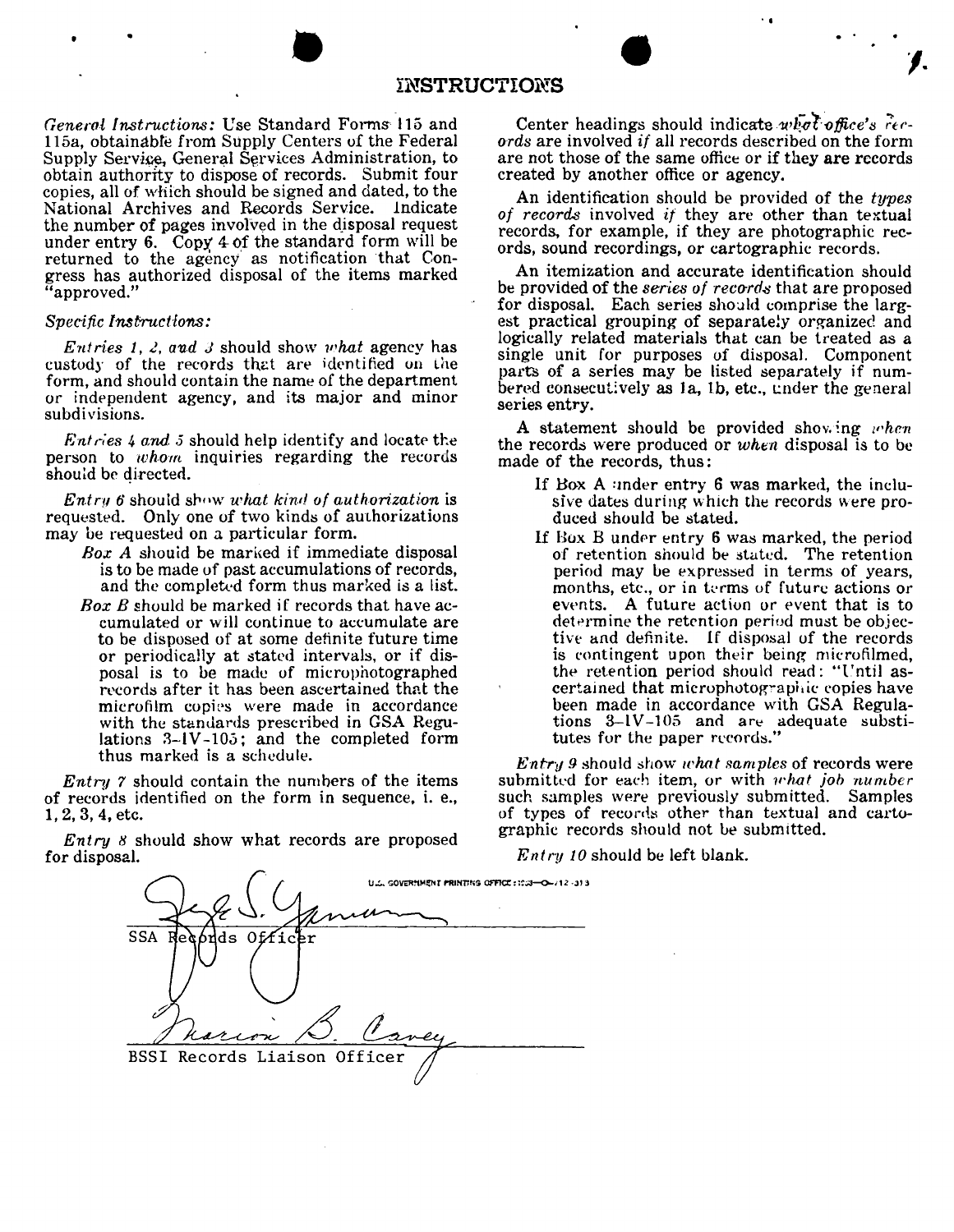

| Standard Form No. 115a<br>Revised November 1951<br>Prescribed by General Services Administration<br>GSA Reg. $3-\text{IV}-106$ | Job No. | Page.<br>Οf | pages |
|--------------------------------------------------------------------------------------------------------------------------------|---------|-------------|-------|
|                                                                                                                                |         |             |       |

| 7.<br>ITEM NO. | 8. DESCRIPTION OF ITEM<br>(WITH INCLUSIVE DATES OR RETENTION PERIODS)                                                                                                                                                                                                                                                                                                                                                                 | 9.<br>SAMPLE OR<br>JOB NO. | 10.<br><b>ACTION TAKEN</b> |
|----------------|---------------------------------------------------------------------------------------------------------------------------------------------------------------------------------------------------------------------------------------------------------------------------------------------------------------------------------------------------------------------------------------------------------------------------------------|----------------------------|----------------------------|
|                | Destroy 2 years after the close of the calendar year<br>Documents in the file that<br>NOTE:<br>in which dated.<br>require additional action or that relate to ongoing<br>projects may be retained until the action or project<br>is completed.                                                                                                                                                                                        |                            |                            |
|                | Working Files<br>в.                                                                                                                                                                                                                                                                                                                                                                                                                   |                            |                            |
|                | Nonessential working papers retained for reference<br>purposes by staff members. Included are extra copies<br>of official file material, supporting or background<br>material used in developing official files but not<br>needed as part of the official file, studies, or<br>similar material not acted upon, papers used as local<br>administrative aids, and other papers which do not<br>serve as the basis for official action. |                            |                            |
|                | Destroy after 2 years or when no longer needed for<br>reference, whichever is earlier.                                                                                                                                                                                                                                                                                                                                                |                            |                            |
| II.            | BUREAU DIRECTOR'S FILES                                                                                                                                                                                                                                                                                                                                                                                                               |                            |                            |
|                | Official Correspondence Files<br>А.                                                                                                                                                                                                                                                                                                                                                                                                   |                            |                            |
|                | Official file copies of outgoing correspondence<br>originating from the Office of the Bureau Director,<br>BSSI. The correspondence is retained for its<br>historical value.                                                                                                                                                                                                                                                           |                            |                            |
|                | Permanent. Transfer to the SSA Records Holding Area<br>2 years after the close of the calendar year in which<br>dated, hold 3 years, and then transfer to the FRC.<br>Offer to the National Archives 5-years-thereafter.<br>when 10 years ald.                                                                                                                                                                                        |                            |                            |
|                | Correspondence Control Logs<br>в.                                                                                                                                                                                                                                                                                                                                                                                                     |                            |                            |
|                | Logs reflecting the assignment and disposition of<br>incoming controlled correspondence.                                                                                                                                                                                                                                                                                                                                              |                            |                            |
|                | Close out at the end of the calendar year and destroy<br>1 year thereafter.                                                                                                                                                                                                                                                                                                                                                           |                            |                            |
|                |                                                                                                                                                                                                                                                                                                                                                                                                                                       |                            |                            |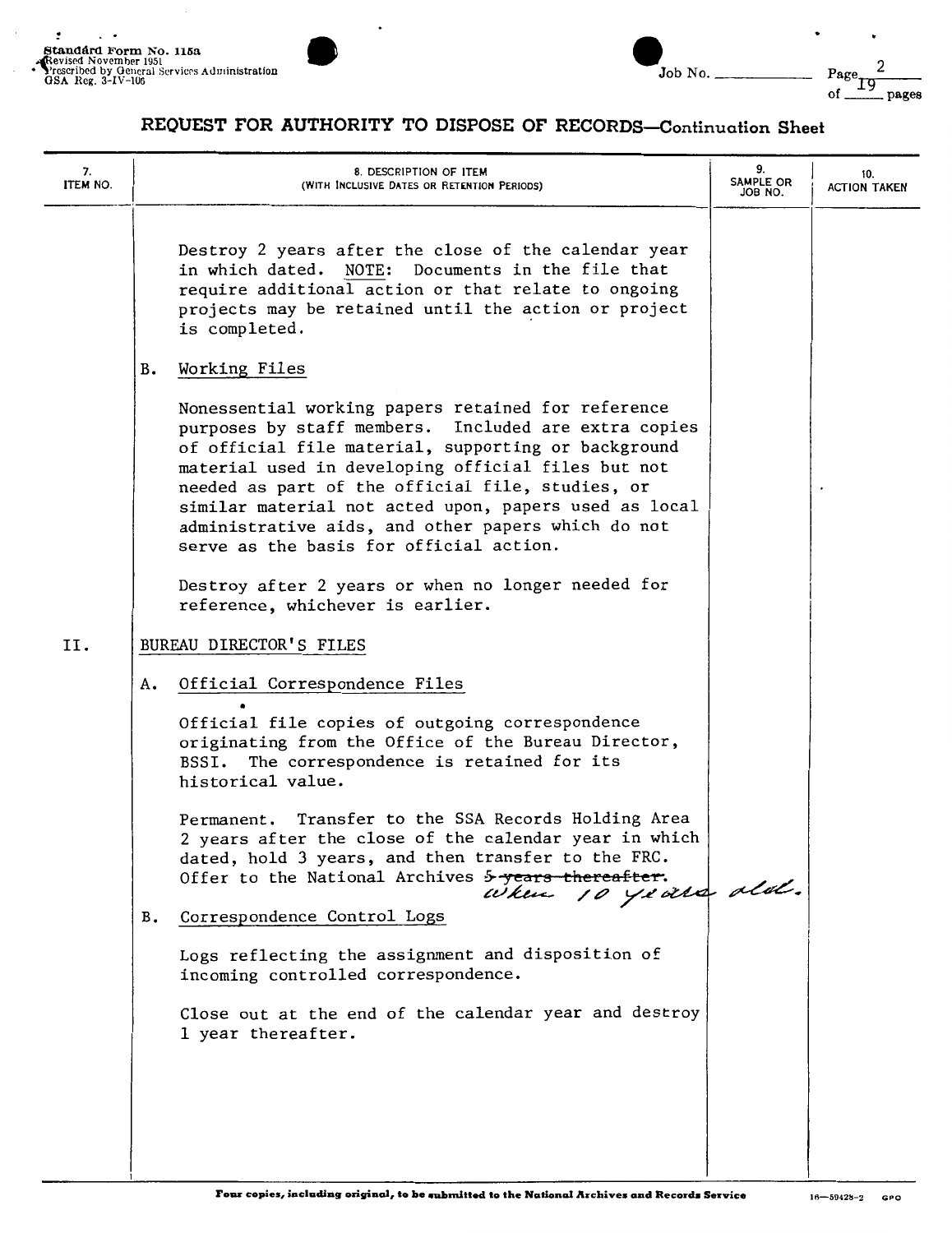

| . .<br>Standard Form No. 115a<br>Revised November 1951<br><b>APrescribed by General Services Administration</b><br>GSA Reg. $3-\text{IV}-106$ |  | Job No. | Page |       |
|-----------------------------------------------------------------------------------------------------------------------------------------------|--|---------|------|-------|
|                                                                                                                                               |  |         | Οf   | pages |

| 7.<br>ITEM NO. | 8. DESCRIPTION OF ITEM<br>(WITH INCLUSIVE DATES OR RETENTION PERIODS)                                                                                                                                                                                                                                                                                   | 9.<br>SAMPLE OR<br>JOB NO. | 10.<br><b>ACTION TAKEN</b> |
|----------------|---------------------------------------------------------------------------------------------------------------------------------------------------------------------------------------------------------------------------------------------------------------------------------------------------------------------------------------------------------|----------------------------|----------------------------|
|                | Director's Reading Files<br>C.                                                                                                                                                                                                                                                                                                                          |                            |                            |
|                | Extra copies of outgoing BSSI correspondence retained<br>for convenience of reference.                                                                                                                                                                                                                                                                  |                            |                            |
|                | Destroy 2 years after the close of the calendar year<br>in which dated.                                                                                                                                                                                                                                                                                 |                            |                            |
| III.           | PROGRAM POLICY FILES                                                                                                                                                                                                                                                                                                                                    |                            |                            |
|                | Policy Precedent Files<br>А.                                                                                                                                                                                                                                                                                                                            |                            |                            |
|                | Policy memorandums, interpretations, clarifications,<br>and similar records accumulated by BSSI Headquarters<br>components responsible for program policy development.<br>The records serve as precedent for future program<br>policy determinations.                                                                                                   |                            |                            |
|                | Permanent. Review files at the close of each<br>calendar year. Destroy documents which do not have<br>continuing relevance and transfer file to the FRC.<br>Offer to the National Archives 10 years thereafter.                                                                                                                                         |                            |                            |
|                | Litigation Case Files<br>В.                                                                                                                                                                                                                                                                                                                             |                            |                            |
|                | Folders containing copies of legal documents and<br>miscellaneous correspondence relating to Title XVI<br>claims cases in litigation. Included are copies of<br>the complaint and answer, motions, court orders, and<br>other documents relevant to the case. Record copies<br>of these documents are retained by the Office of the<br>General Counsel. |                            |                            |
|                | Transfer to the FRC 2 years after the case is closed.<br>Destroy 7 years thereafter. after case in classich.                                                                                                                                                                                                                                            |                            |                            |
|                | C.<br>Hearing Decisions                                                                                                                                                                                                                                                                                                                                 |                            |                            |
|                | Nonrecord copies of hearing decisions rendered by the<br>Presiding Officer in Title XVI claims cases.<br>The<br>decisions are forwarded to BSSI by the Bureau of<br>Hearings and Appeals (BHA) and reviewed by staff<br>members for technical deficiencies. Included is<br>Form HA-514e, Hearing Decision, and related<br>correspondence with BHA.      |                            |                            |
|                | Destrdy<br>Destroy copies of form HA-514e after 6 months.<br>related correspondence after 1 year.                                                                                                                                                                                                                                                       |                            |                            |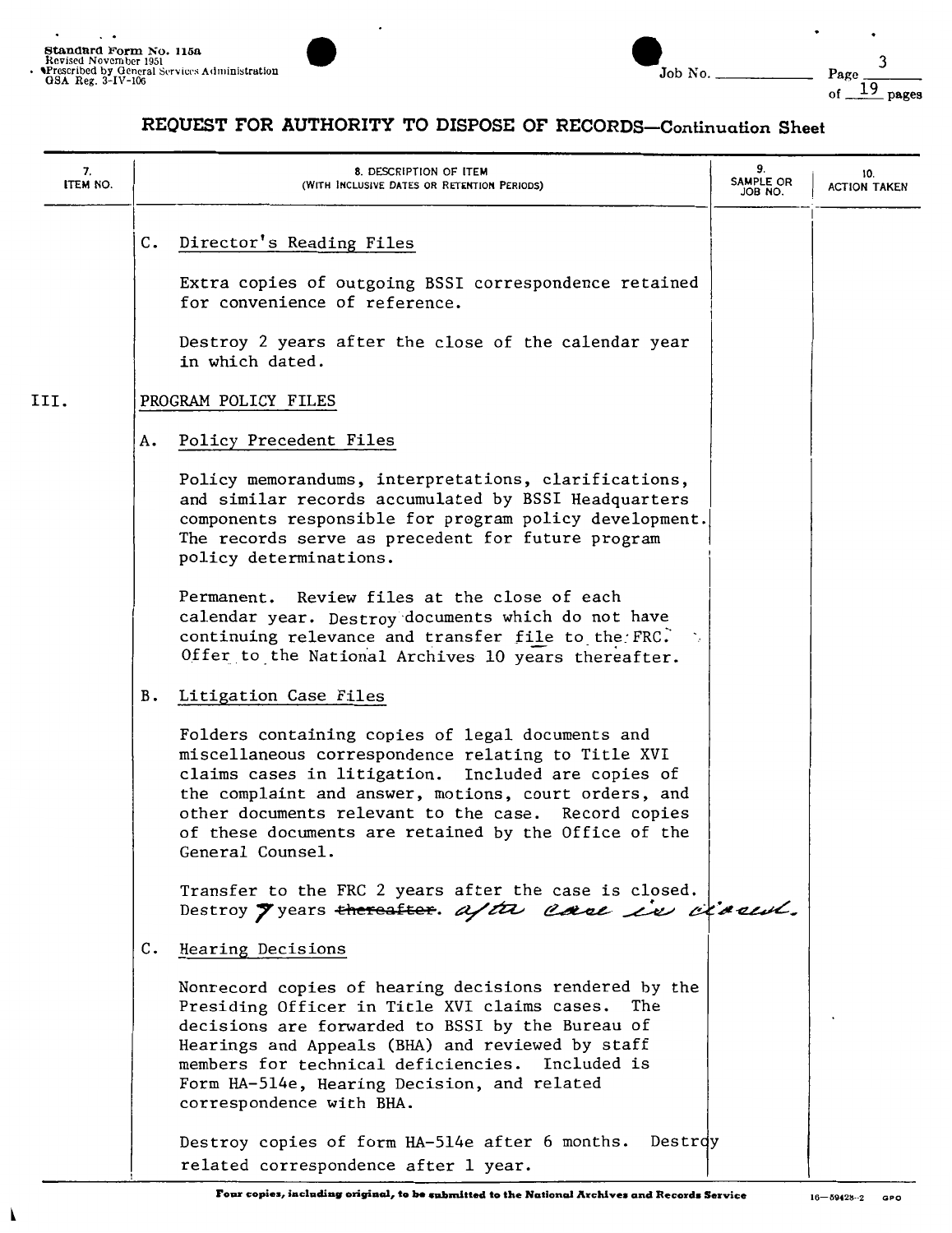

 $\cdot$ 

 $\ddot{\phantom{0}}$ 

| 7.<br>ITEM NO. | 8. DESCRIPTION OF ITEM<br>(WITH INCLUSIVE DATES OR RETENTION PERIODS)                                                                                                                                                                                                                                                                                                                                                                                                                                                                                                                                                                                                                                                                                                                                                                                                                                                                                      | 9.<br>SAMPLE OR<br>JOB NO. | 10.<br><b>ACTION TAKEN</b> |
|----------------|------------------------------------------------------------------------------------------------------------------------------------------------------------------------------------------------------------------------------------------------------------------------------------------------------------------------------------------------------------------------------------------------------------------------------------------------------------------------------------------------------------------------------------------------------------------------------------------------------------------------------------------------------------------------------------------------------------------------------------------------------------------------------------------------------------------------------------------------------------------------------------------------------------------------------------------------------------|----------------------------|----------------------------|
|                | Activity Task Officer (ATO) Files<br>$D_{\bullet}$<br>Documents created in planning and monitoring the<br>initial implementation of various aspects of the<br>Supplemental Security Income (SSI) program.<br>Included<br>are plans, status reports, policy and procedural<br>determinations, and similar documents. The files<br>document the development of major SSI program functions.<br>Permanent. Transfer to the SSA Records Holding Area,<br>hold 3 years, and then transfer to the FRC. Offer<br>to the National Archives 5-years-thereafter. $\omega$ kin<br>Ε.<br>Field Issuance Files<br>Nonrecord copies of program circulars and other field<br>issuances submitted to BSSI Headquarters components<br>for postissuance review. Included are copies of<br>memorandums to the field regarding a specific<br>issuance.<br>Transfer to the SSA Records Holding Area after 2 years.<br>Destroy <del>3 years thereafter</del> . when o years ald. |                            | 8 years ald.               |
| IV.            | STATE PROGRAMS FILES<br>A. State Agreements Files<br>Agreements entered into with the State agencies by the<br>Secretary of Health, Education, and Welfare (HEW)<br>pursuant to sections 1616, 1631, and 1634 of the<br>Social Security Act, as amended. The agreements<br>provide for Federal administration of State supple-<br>mentary payments programs, for reimbursement to the<br>States for interim assistance payments, and for<br>Federal determination of Medicaid eligibility.<br>Included are original agreements and amendments theret $\phi$ ,<br>copies of agreements retained for reference purposes,<br>summaries, records of negotiations, and similar<br>documents.<br>Original Agreements and Amendments<br>ı.<br>Transfer to the FRC 3 years after the<br>Permanent.<br>close of the calendar year in which terminated.<br>Offer to the National Archives 10 years thereafter.                                                       |                            |                            |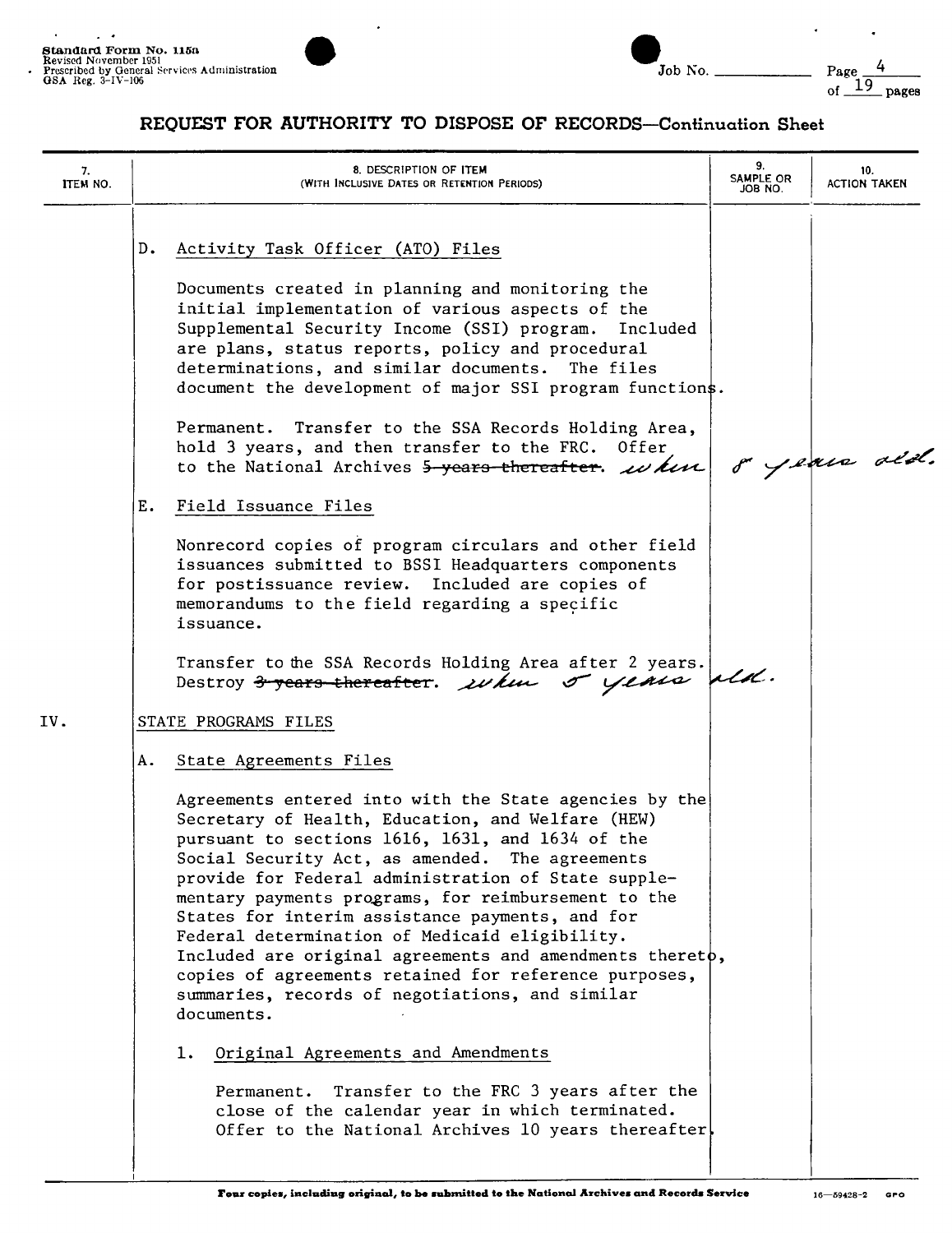

| Job No. |  |
|---------|--|

 $r_{\text{age}}$   $\frac{19}{19}$  pages

| 7.<br>ITEM NO. | 8. DESCRIPTION OF ITEM<br>(WITH INCLUSIVE DATES OR RETENTION PERIODS)                                                                                                                                                                                                                                                                                                                                                                                                                                                                                                                                                                                                                                                                                                                                                                                                                                                                     | 9.<br>SAMPLE OR<br>JOB NO. | 10.<br>ACTION TAKEN |
|----------------|-------------------------------------------------------------------------------------------------------------------------------------------------------------------------------------------------------------------------------------------------------------------------------------------------------------------------------------------------------------------------------------------------------------------------------------------------------------------------------------------------------------------------------------------------------------------------------------------------------------------------------------------------------------------------------------------------------------------------------------------------------------------------------------------------------------------------------------------------------------------------------------------------------------------------------------------|----------------------------|---------------------|
|                | 2.<br>Other Files<br>Destroy 3 years after the agreement is terminated.                                                                                                                                                                                                                                                                                                                                                                                                                                                                                                                                                                                                                                                                                                                                                                                                                                                                   |                            |                     |
|                | в.<br>State Agency Budget and Financial Report Files                                                                                                                                                                                                                                                                                                                                                                                                                                                                                                                                                                                                                                                                                                                                                                                                                                                                                      |                            |                     |
|                | Records used to estimate, justify and approve State<br>agency SSI program costs and to account for funds<br>received and expended by the State agency. Included<br>are Forms SSA-2666, State Agency Budget; SSA-2666A,<br>State Agency Budget List of Positions; SSA-2667,<br>State Agency Budget Notice of Approval; SSA-2668,<br>Notice to State Agency; SSA-2669, Financial Account-<br>ability Statement; SSA-2669A, Quarterly Expenditure<br>Report; SSA-8710, State Agency Budget Request;<br>SSA-8711, State Agency Budget List of Positions;<br>SSA-8712, State Agency Budget Notice of Approval;<br>SSA-8713, Quarterly Expenditure Report and Request<br>for Reimbursement; SSA-8714, Notice of Payment and<br>Financial Accountability Statement; or their<br>equivalents. Also included are supplementary budgets,<br>certificates of authority, and related documents.<br>Transfer to the FRC 5 years after the close of the |                            |                     |
|                | budget year. Destroy y years thereafter. after the close of<br>C. Closing Agreements Files                                                                                                                                                                                                                                                                                                                                                                                                                                                                                                                                                                                                                                                                                                                                                                                                                                                |                            |                     |
|                | Records documenting the accepted final settlement of<br>reimbursable expenses incurred by the State agency in<br>performing services provided for in the State<br>agreement. Included are closing agreements, appendices,<br>schedules of balances due, and similar documents.                                                                                                                                                                                                                                                                                                                                                                                                                                                                                                                                                                                                                                                            |                            |                     |
|                | Transfer to the FRC 3 years after HEW audit and final<br>Destroy J years thereafter. after Hew aussite and<br>settlement.                                                                                                                                                                                                                                                                                                                                                                                                                                                                                                                                                                                                                                                                                                                                                                                                                 |                            |                     |
|                | Financial Accountability Statements--Supplementary<br>D.<br>Payments Program                                                                                                                                                                                                                                                                                                                                                                                                                                                                                                                                                                                                                                                                                                                                                                                                                                                              |                            |                     |
|                | Form SSA-8700, Financial Accountability Statement<br>for State Supplementary Payments Program, or its<br>equivalent. The forms are used to account for the<br>disposition of State funds transferred to the Federal<br>Government to cover State liability for expenditures<br>under the supplementary payments program. They are<br>prepared from a combination of machine listings and<br>manual postings.                                                                                                                                                                                                                                                                                                                                                                                                                                                                                                                              |                            |                     |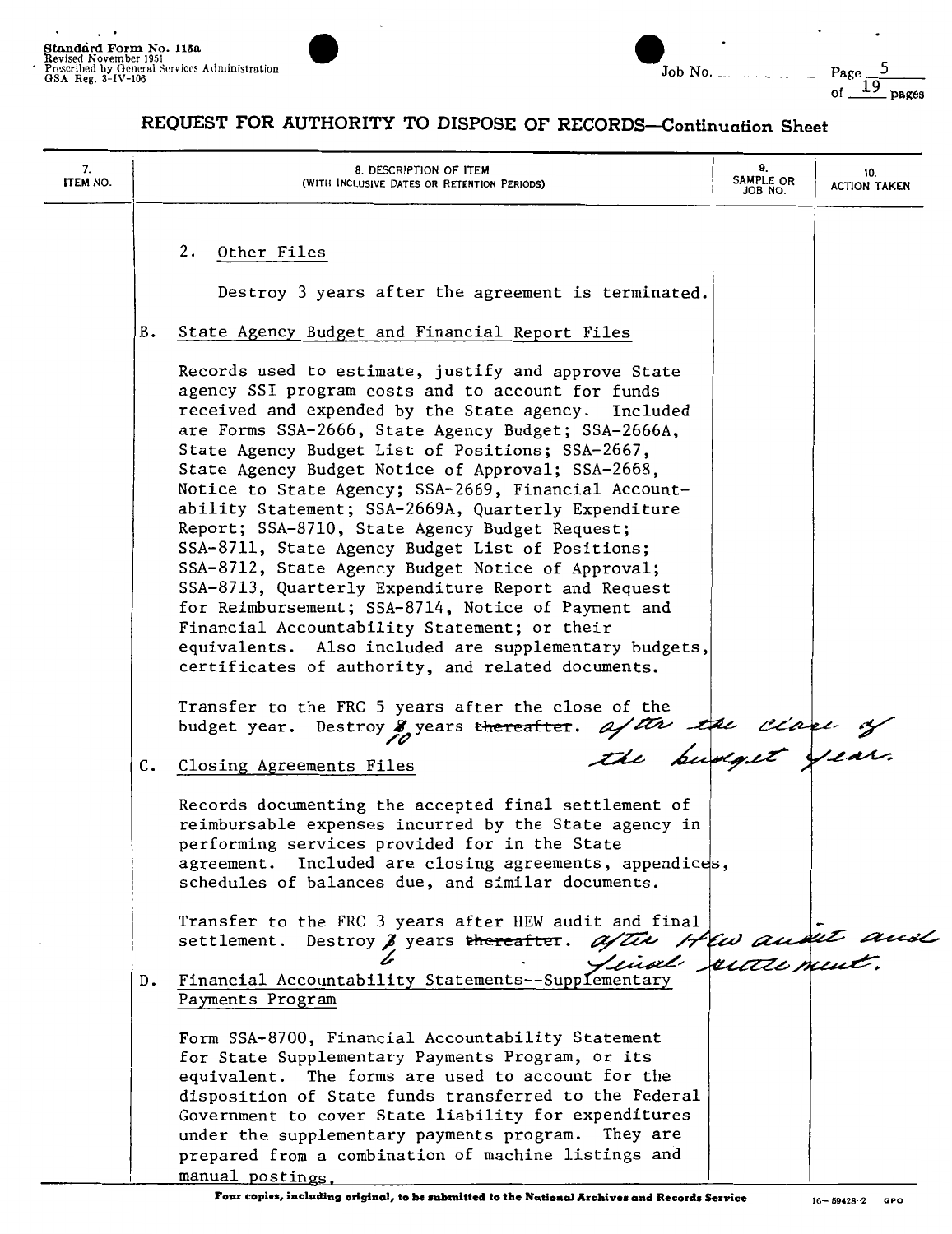

| Standård Form No. 115a<br>Revised November 1951<br>Prescribed by General Services Administration<br>GSA Reg. 3-1V-106 | Job No. | $P_{\text{acc}}$ |
|-----------------------------------------------------------------------------------------------------------------------|---------|------------------|
|                                                                                                                       |         | pages            |

| 7.<br><b>ITEM NO.</b> | 8. DESCRIPTION OF ITEM<br>(WITH INCLUSIVE DATES OR RETENTION PERIODS)                                                                                                                                                                                                                                                                                                                                                                                                                                                                                                                                                                                                                                                                                                                                                     | 9.<br>SAMPLE OR<br>JOB NO. | 10.<br><b>ACTION TAKEN</b> |
|-----------------------|---------------------------------------------------------------------------------------------------------------------------------------------------------------------------------------------------------------------------------------------------------------------------------------------------------------------------------------------------------------------------------------------------------------------------------------------------------------------------------------------------------------------------------------------------------------------------------------------------------------------------------------------------------------------------------------------------------------------------------------------------------------------------------------------------------------------------|----------------------------|----------------------------|
|                       | 1. Form SSA-8700 and Machine Listings<br>Transfer to the FRC 3 years after the close of the<br>fiscal year in which dated. Destroy 8 years after the class of the contract the supplementation and Medicaid Decisions Filestin which chatter.                                                                                                                                                                                                                                                                                                                                                                                                                                                                                                                                                                             |                            |                            |
| Ε.                    |                                                                                                                                                                                                                                                                                                                                                                                                                                                                                                                                                                                                                                                                                                                                                                                                                           |                            |                            |
|                       | Documents relating to decisions made by the State<br>agencies regarding supplementary payment levels,<br>payment categories, criteria for Medicaid eligibility,<br>and the locus of Medicaid eligibility determinations.<br>Included are narrative charts summarizing the various<br>State decisions as of a given date. The charts<br>provide basic documentation of the manner in which the<br>SSI program is being administered in the States. They<br>are revised periodically.<br>1.<br>Charts<br>Afthe preparing office will retain 1 copy of each<br>$\angle$ set of charts permanently. These charts will be<br>transferred to the FRC in 5-year accumulations<br>and offered to the National Archives 5-years where 10 years<br>thereafter, $\beta$ , ther offices will destroy their<br>copies when superseded. |                            |                            |
|                       | 2.<br>Other Documents                                                                                                                                                                                                                                                                                                                                                                                                                                                                                                                                                                                                                                                                                                                                                                                                     |                            |                            |
|                       | Destroy when superseded or obsolete.                                                                                                                                                                                                                                                                                                                                                                                                                                                                                                                                                                                                                                                                                                                                                                                      |                            |                            |
| F.                    | Billings for Medicaid Services                                                                                                                                                                                                                                                                                                                                                                                                                                                                                                                                                                                                                                                                                                                                                                                            |                            |                            |
|                       | Copies of Form SSA-1036, Billing Covering Reimbursable<br>Services Performed, or its equivalent. The forms are<br>executed pursuant to section 1634 of the Social<br>Security Act to obtain reimbursement from the States<br>for costs incurred by SSA in making determinations<br>of Medicaid eligibility. Fiscal copies are retained<br>by the Office of Financial Management (OFM), Office of<br>Management and Administration (OMA).                                                                                                                                                                                                                                                                                                                                                                                  |                            |                            |
|                       | Destroy 3 years after the close of the fiscal year<br>in which dated.                                                                                                                                                                                                                                                                                                                                                                                                                                                                                                                                                                                                                                                                                                                                                     |                            |                            |
|                       |                                                                                                                                                                                                                                                                                                                                                                                                                                                                                                                                                                                                                                                                                                                                                                                                                           |                            |                            |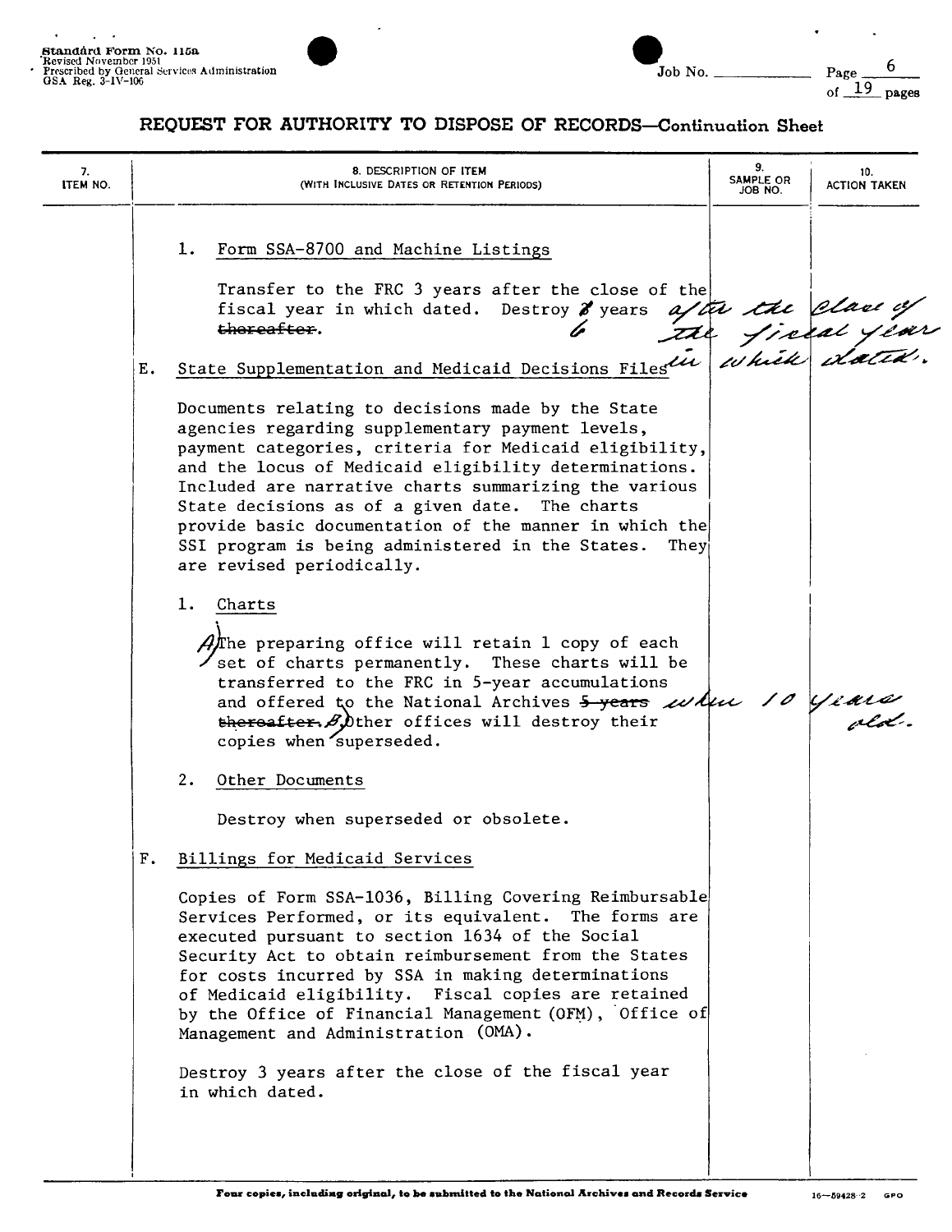I



| Standard Form No. 115a<br>Revised November 1951                          |            |                   |
|--------------------------------------------------------------------------|------------|-------------------|
| Prescribed by General Services Administration<br>GSA Reg. $3 - IV - 106$ | No.<br>Job | Page              |
|                                                                          |            | <u>.</u><br>pages |

| 7.<br>ITEM NO. |                | 8. DESCRIPTION OF ITEM<br>(WITH INCLUSIVE DATES OR RETENTION PERIODS)                                                                                                                                                                                                                                                                                                                                                                                                                                                                                                                                                                                      | 9.<br>SAMPLE OR<br>JOB NO. | 10.<br><b>ACTION TAKEN</b> |
|----------------|----------------|------------------------------------------------------------------------------------------------------------------------------------------------------------------------------------------------------------------------------------------------------------------------------------------------------------------------------------------------------------------------------------------------------------------------------------------------------------------------------------------------------------------------------------------------------------------------------------------------------------------------------------------------------------|----------------------------|----------------------------|
|                | G.<br>1.<br>2. | Medicaid Program Coordination Files<br>Correspondence between BSSI and the Social and<br>Rehabilitation Service (SRS), DHEW, regarding SSA's<br>role in administering the Medicaid program (Title<br>XIX of the Social Security Act, as amended). Also<br>included are copies of SRS regulations, program<br>instructions, positions papers, and policy memorandums<br>retained for convenience of reference.<br>Destroy copies of SRS regulations and instructional<br>material when superseded.<br>Review correspondence and other file material at<br>the close of each calendar year and destroy                                                       |                            |                            |
|                | н.             | documents which do not have continuing relevance.<br>State Correspondence Files<br>Routine correspondence with the State agencies on<br>matters relating to the administration of the SSI<br>program. Included is correspondence relating to a<br>specific State problem.                                                                                                                                                                                                                                                                                                                                                                                  |                            |                            |
| $\mathtt{V}$ . |                | Destroy after 2 years.<br>SYSTEMS PLANNING FILES                                                                                                                                                                                                                                                                                                                                                                                                                                                                                                                                                                                                           |                            |                            |
|                | А.<br>1.       | Systems Planning Files<br>Documents created in planning the design, complete<br>redesign, or expansion of Electronic Data Processing<br>(EDP) systems or subsystems thereof. Included are<br>systems proposals, performance specifications, and<br>related documents.<br>Office Having Primary Systems Management<br>Responsibility<br>$\partial \! \hat{R}$ etain documents relating to implemented systems<br>permanently. Transfer to the FRC after complete<br>redesign or termination of the system.<br>Offer to<br>the National Archives 5 years thereafter. $\mathcal{B}$ bestroy<br>documents relating to nonimplemented systems<br>after 3 years. |                            |                            |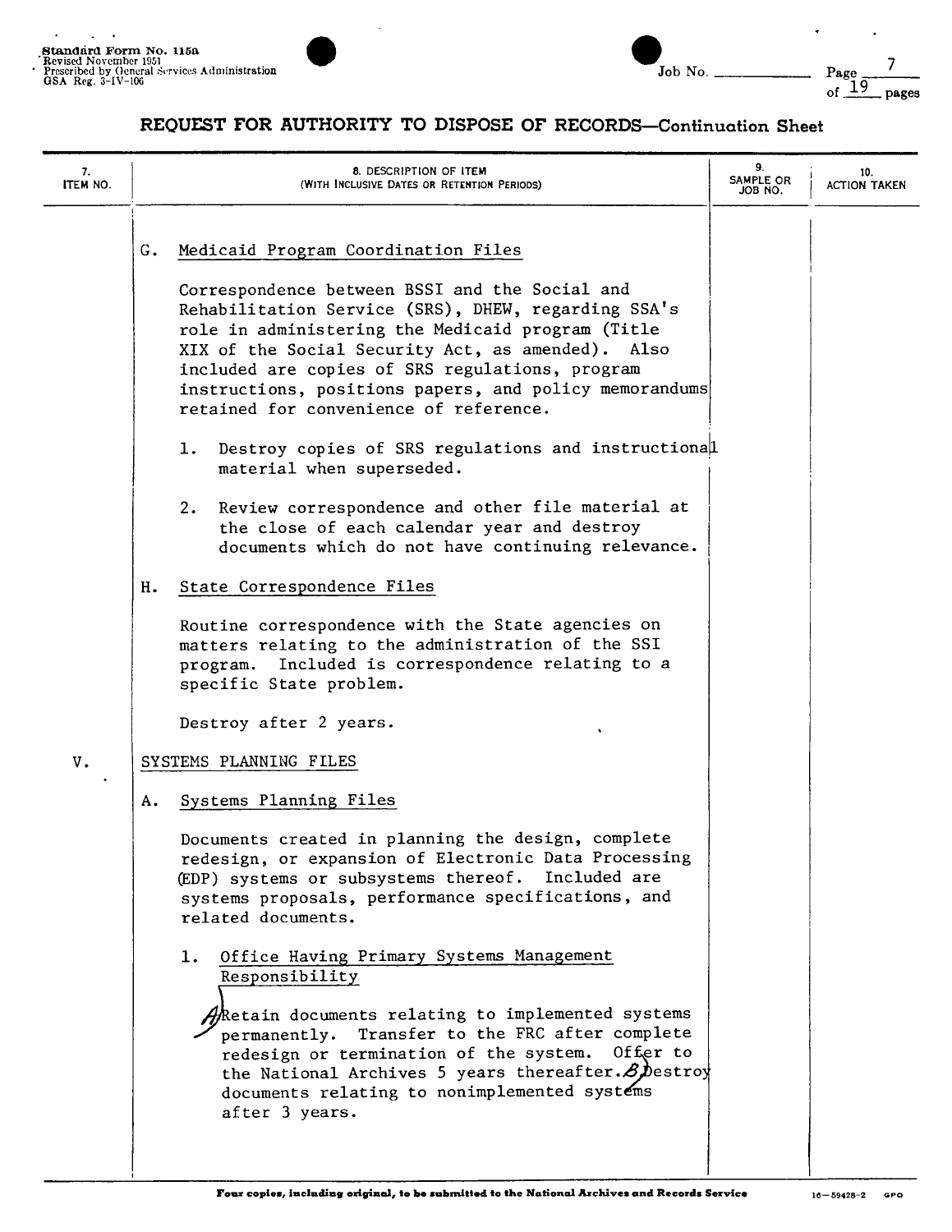

| Standard Form No. 115a<br>Revised November 1951<br>Prescribed by General Services Administration<br>GSA Reg. $3 - IV - 106$ |  | Job No. | Page<br>pages<br>ᆂ<br>Οf |
|-----------------------------------------------------------------------------------------------------------------------------|--|---------|--------------------------|
|-----------------------------------------------------------------------------------------------------------------------------|--|---------|--------------------------|

| 7.<br><b>ITEM NO.</b> | 8. DESCRIPTION OF ITEM<br>(WITH INCLUSIVE DATES OR RETENTION PERIODS)                                                                                                                                                                                                                                                                                                      | 9.<br>SAMPLE OR<br>JOB NO. | 10.<br><b>ACTION TAKEN</b> |
|-----------------------|----------------------------------------------------------------------------------------------------------------------------------------------------------------------------------------------------------------------------------------------------------------------------------------------------------------------------------------------------------------------------|----------------------------|----------------------------|
|                       | 2. Other Offices<br>Destroy when superseded or obsolete.                                                                                                                                                                                                                                                                                                                   |                            |                            |
|                       | Systems Implementation Files<br>В.                                                                                                                                                                                                                                                                                                                                         |                            |                            |
|                       | Documents relating to the implementation of an EDP<br>Included are design specifications, EDP<br>system.<br>programs, forms and other documentation, EDP, and non-<br>EDP procedures, and related documents. Record copies<br>are retained by the Bureau of Data Processing.                                                                                               |                            |                            |
|                       | Destroy when superseded or obsolete.                                                                                                                                                                                                                                                                                                                                       |                            |                            |
|                       | Validation and Quality Control Files<br>c.                                                                                                                                                                                                                                                                                                                                 |                            |                            |
|                       | Documents relating to the validation of EDP programs.<br>Included are summaries of data, reports of validation<br>results, and related documents.                                                                                                                                                                                                                          |                            |                            |
|                       | Destroy upon validation of the program or completion<br>of the quality control test.                                                                                                                                                                                                                                                                                       |                            |                            |
|                       | Installation Procedures and Schedules<br>D.                                                                                                                                                                                                                                                                                                                                |                            |                            |
|                       | Procedures and schedules relating to the installation<br>of an EDP system. Included are plans and schedules<br>for equipment installation, space redesign, training,<br>and other operations required for the orderly<br>installation of the system.                                                                                                                       |                            |                            |
|                       | Destroy 1 year after installation of the system.                                                                                                                                                                                                                                                                                                                           |                            |                            |
|                       | Technical Resources Files<br>Ε.                                                                                                                                                                                                                                                                                                                                            |                            |                            |
|                       | Documents relating to the procurement of the various<br>technical resources required for the operation of a<br>particular EDP system including hardware and software.<br>Included are requests for resources, justification<br>statements, comments, approvals, cost data, and<br>related documents. Record copies are retained by the<br>Office of Data Development, OMA. |                            |                            |
|                       | Destroy after 2 years.                                                                                                                                                                                                                                                                                                                                                     |                            |                            |
|                       |                                                                                                                                                                                                                                                                                                                                                                            |                            |                            |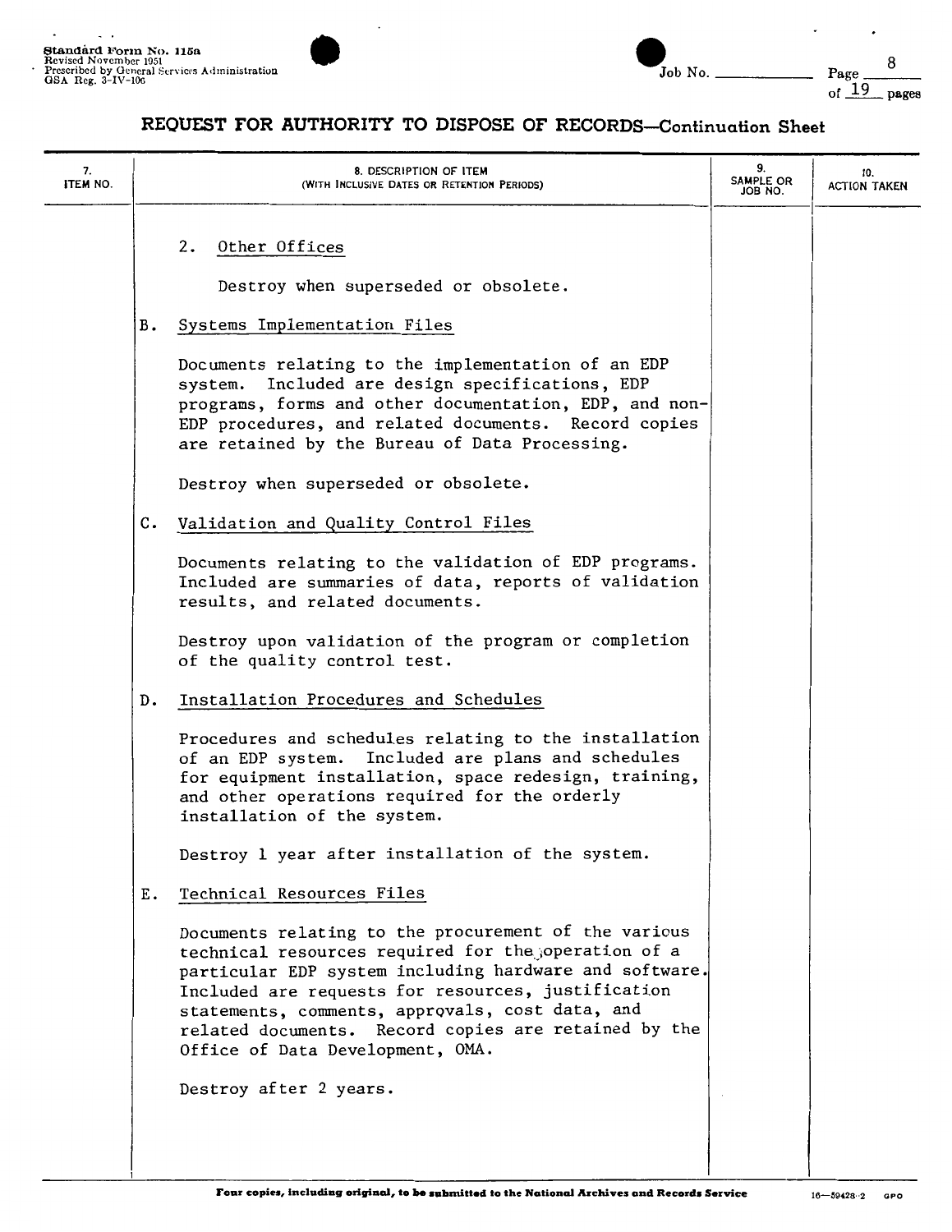

| Standard Form No. 115-A<br>Revised November 1951                              |                                             |  |        |                      |           |      |      |       |
|-------------------------------------------------------------------------------|---------------------------------------------|--|--------|----------------------|-----------|------|------|-------|
| Prescribed by General Services Administration<br>GSA Reg. 3-IV-106<br>115-202 |                                             |  | Job No |                      |           |      | Page | pages |
|                                                                               | DRAUDAM RAD IUMUADIMI MA DIADAAR AR PRAADDA |  | $\sim$ | $\ddot{\phantom{1}}$ | $\bullet$ | $-1$ |      |       |

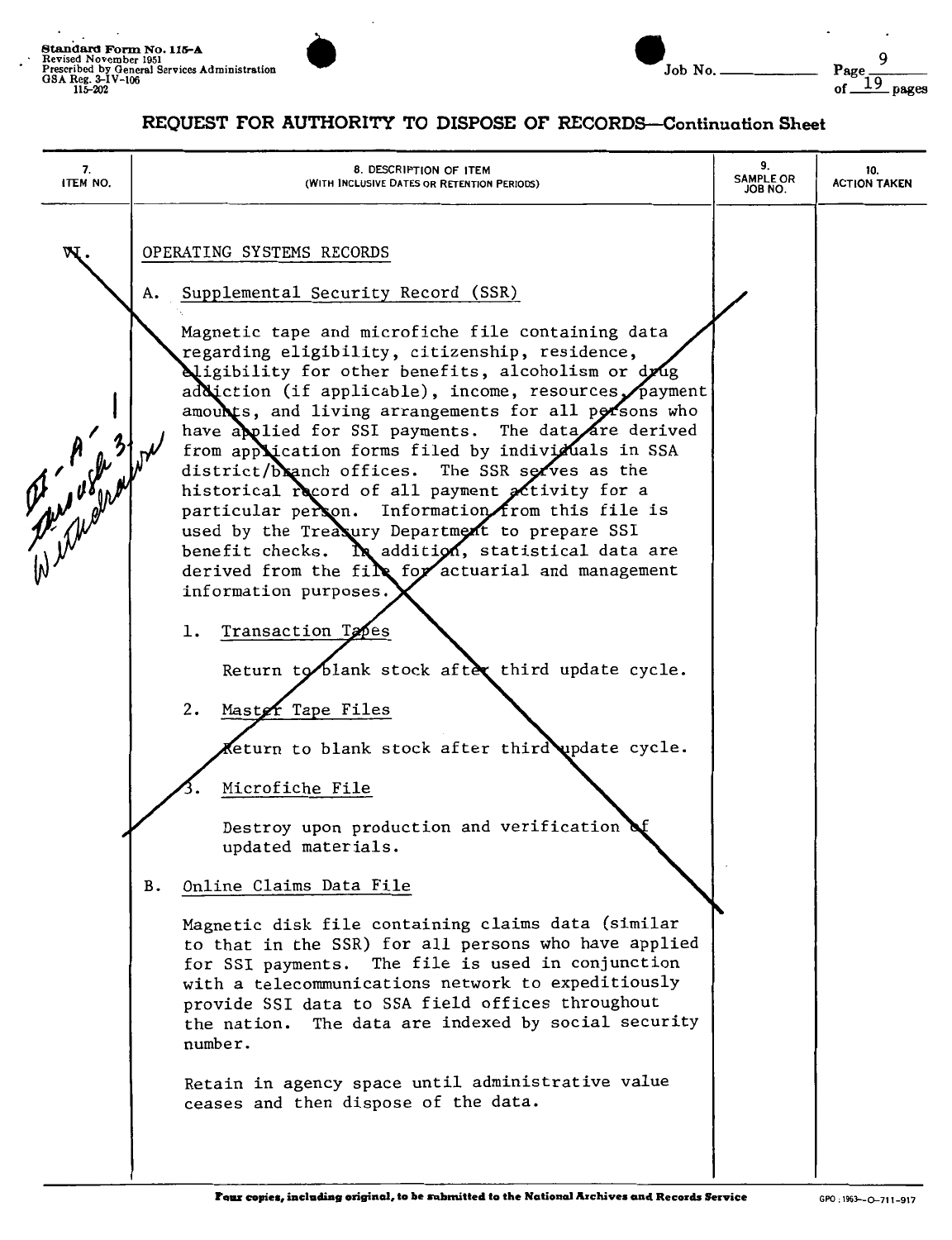

 $\ddot{\phantom{0}}$ 

 $\ddot{\phantom{0}}$ 

| 7.<br>ITEM NO. |    | 8. DESCRIPTION OF ITEM<br>(WITH INCLUSIVE DATES OR RETENTION PERIODS)                                                                                                                                                                                                                                                                                                                                                                                 | 9.<br><b>SAMPLE OR</b><br>JOB NO. | 10.<br><b>ACTION TAKEN</b> |
|----------------|----|-------------------------------------------------------------------------------------------------------------------------------------------------------------------------------------------------------------------------------------------------------------------------------------------------------------------------------------------------------------------------------------------------------------------------------------------------------|-----------------------------------|----------------------------|
|                | C. | Cases Currently in Process File                                                                                                                                                                                                                                                                                                                                                                                                                       |                                   |                            |
|                |    | Magnetic tape file created from the SSR containing<br>eligibility and SSI case folder location data.<br>The<br>file is used primarily for internal case control<br>purposes.                                                                                                                                                                                                                                                                          |                                   |                            |
|                |    | Retain in agency space until administrative value<br>ceases and then dispose of the data.                                                                                                                                                                                                                                                                                                                                                             |                                   |                            |
|                | D. | Claims Index File                                                                                                                                                                                                                                                                                                                                                                                                                                     |                                   |                            |
|                |    | Magnetic tape file containing an index of social<br>security numbers which may be used to identify a<br>particular individual who has applied for SSI<br>payments. The file is used to determine an indivi-<br>dual's correct social security number so that claims<br>data may be properly processed on the SSR.                                                                                                                                     |                                   |                            |
|                |    | Retain in agency space until administrative value<br>ceases and then dispose of the data.                                                                                                                                                                                                                                                                                                                                                             |                                   |                            |
|                | Е. | Advance Payment File                                                                                                                                                                                                                                                                                                                                                                                                                                  |                                   |                            |
|                |    | Magnetic disk file containing a record of the amount<br>and date of the advance payment made to an individual<br>who has applied for SSI payments and requested the<br>initial payment in advance. The file is used as a<br>preventive measure against the issuance of duplicate<br>advance payments.                                                                                                                                                 |                                   |                            |
|                |    | Retain in agency space until administrative value<br>ceases and then dispose of the data.                                                                                                                                                                                                                                                                                                                                                             |                                   |                            |
|                | F. | Overpayment File                                                                                                                                                                                                                                                                                                                                                                                                                                      |                                   |                            |
|                |    | Magnetic tape file containing data on potential<br>overpayments made to a particular SSI recipient.<br>The<br>file serves as the basis for SSI overpayment recovery<br>activities. As such, it is used to alert SSA district/<br>branch offices of potentially overpaid recipients<br>and to prepare bills to the States to recover their<br>share of the overpayment. The file contains basic<br>eligibility and claims data extracted from the SSR. |                                   |                            |
|                |    | Retain in agency space until administrative value<br>ceases and then dispose of the data.                                                                                                                                                                                                                                                                                                                                                             |                                   |                            |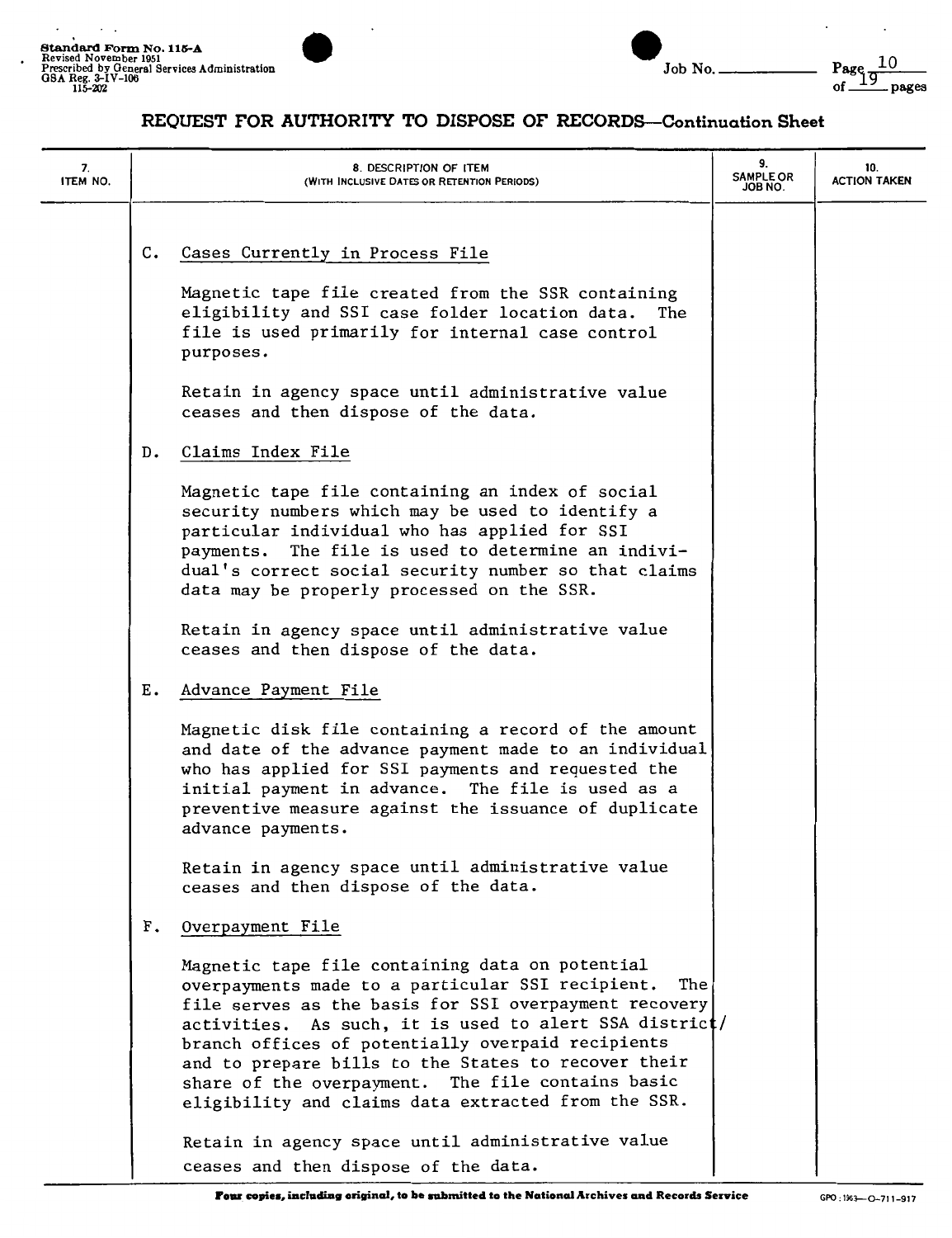

 $\mathbf{r}$ 

| G. SSI Refund File<br>File containing data on refunds sent to SSA by persons<br>who were overpaid or not entitled to SSI payments.<br>Included is name, social security number, date, and<br>amount of refund data. The data are input into an<br>electronic system by punchcards and matched against<br>information entered by SSA district/branch offices<br>for audit purposes. In addition, a manual file of<br>source documents and cross-reference listings is<br>maintained to handle inquiries from the district/<br>branch offices.<br>Source Documents (Form SSA-1395 and Cross-<br>ı.<br>Reference Listings)<br>Transfer to the FRC 2 years after the close of<br>the fiscal year in which received. Destroy 6 years after<br>4 years thereafter. the clase of the fiscal year<br>2.<br>Punchcards<br>Destroy after data have been entered into the<br>system and all exceptions resolved.<br>H. State Data Exchange System<br>Magnetic tape, microfilm, and paper files provided to<br>the State agencies by SSA for use in establishing and<br>maintaining records of State supplementary payments<br>The files contain basic<br>and Medicaid determinations.<br>eligibility and payment data for all persons residing<br>in a particular State who have applied for SSI<br>The data are extracted from the SSR.<br>In.<br>payments.<br>addition to the files maintained in the State<br>agencies, backup files are retained by SSA.<br>State Agency Files<br>ı.<br>Dispose of in accordance with State practice. | 7.<br><b>ITEM NO.</b> | 8. DESCRIPTION OF ITEM<br>(WITH INCLUSIVE DATES OR RETENTION PERIODS) | 9.<br><b>SAMPLE OR</b><br>JOB NO. | 10.<br><b>ACTION TAKEN</b> |
|--------------------------------------------------------------------------------------------------------------------------------------------------------------------------------------------------------------------------------------------------------------------------------------------------------------------------------------------------------------------------------------------------------------------------------------------------------------------------------------------------------------------------------------------------------------------------------------------------------------------------------------------------------------------------------------------------------------------------------------------------------------------------------------------------------------------------------------------------------------------------------------------------------------------------------------------------------------------------------------------------------------------------------------------------------------------------------------------------------------------------------------------------------------------------------------------------------------------------------------------------------------------------------------------------------------------------------------------------------------------------------------------------------------------------------------------------------------------------------------------------------------------------------|-----------------------|-----------------------------------------------------------------------|-----------------------------------|----------------------------|
| Backup Files<br>2.<br>Dispose of after 90 days.                                                                                                                                                                                                                                                                                                                                                                                                                                                                                                                                                                                                                                                                                                                                                                                                                                                                                                                                                                                                                                                                                                                                                                                                                                                                                                                                                                                                                                                                                |                       |                                                                       |                                   |                            |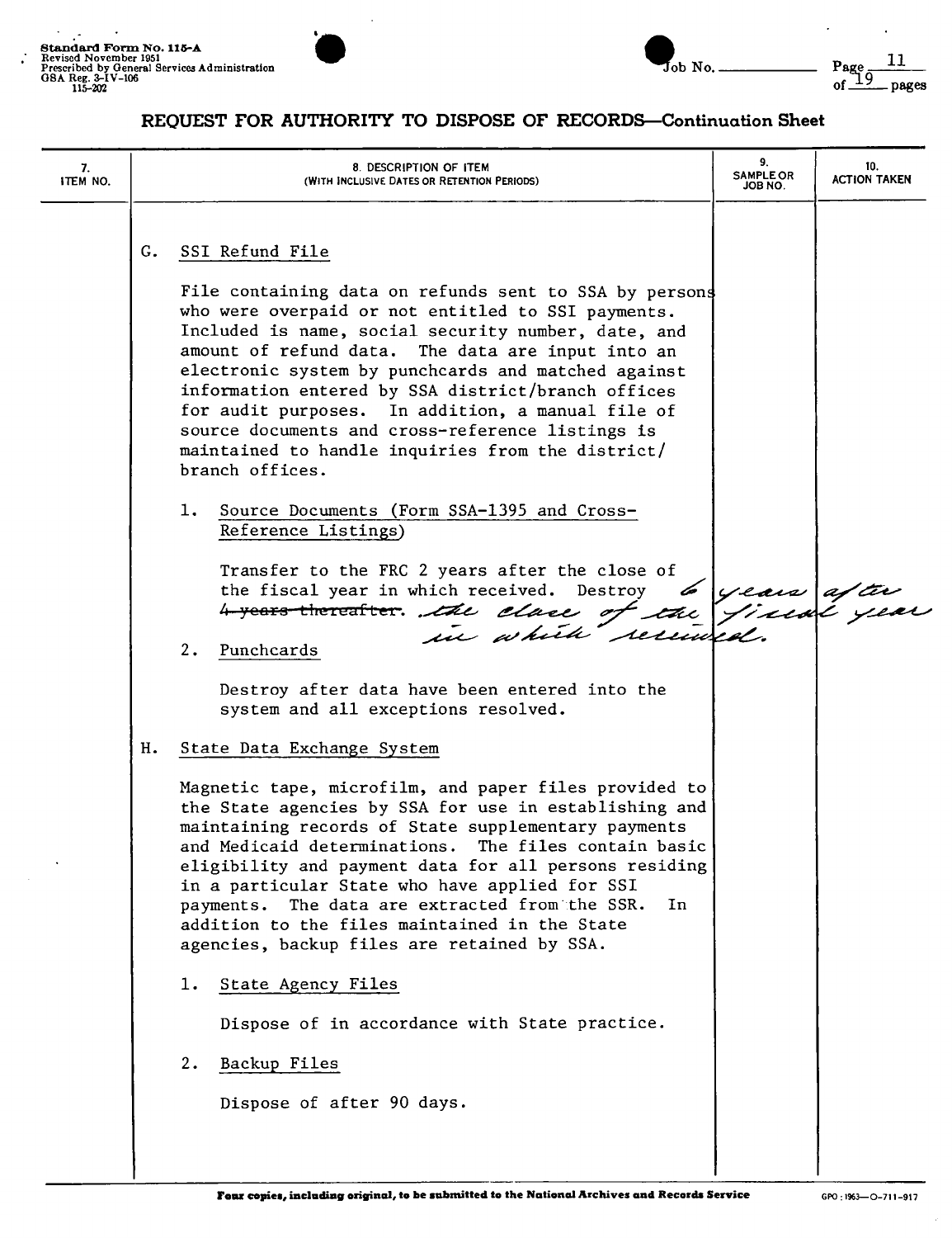



| 7.<br>ITEM NO. | 8. DESCRIPTION OF ITEM<br>(WITH INCLUSIVE DATES OR RETENTION PERIODS)                                                                                                                                                                                                                                                                                                                                                                                                                                                                                                                                                                                                                                                      | 9.<br><b>SAMPLE OR</b><br>ON 8OL | 10.<br><b>ACTION TAKEN</b> |
|----------------|----------------------------------------------------------------------------------------------------------------------------------------------------------------------------------------------------------------------------------------------------------------------------------------------------------------------------------------------------------------------------------------------------------------------------------------------------------------------------------------------------------------------------------------------------------------------------------------------------------------------------------------------------------------------------------------------------------------------------|----------------------------------|----------------------------|
| VII.           | FISCAL CONTROL AND AUDIT FILES<br>SSI Disbursement Records<br>Α.                                                                                                                                                                                                                                                                                                                                                                                                                                                                                                                                                                                                                                                           |                                  |                            |
|                | Forms SSA-8703, Control Ledger-Supplemental Security<br>Record; SSA-8705, Control Ledger-General; SSA-8706,<br>Control Ledger-Certification; and equivalent<br>documents used to account for and certify the dis-<br>bursement of funds for SSI payments. The documents<br>also serve as a source of information for the<br>preparation of periodic financial reports. Included<br>are control vouchers, such as Forms SSA-8704, Voucher-<br>Control Ledger Certification; SSA-8707, Voucher-<br>Control Ledger Supplementary Record; and SSA-8708,<br>Voucher-General Ledger. Also included are computer<br>run sheets when used in lieu of vouchers and related<br>supporting documentation (punchcards and worksheets). |                                  |                            |
|                | Punchcards and Worksheets<br>ı.<br>Destroy after 90 days or when they have served<br>their purpose.                                                                                                                                                                                                                                                                                                                                                                                                                                                                                                                                                                                                                        |                                  |                            |
|                | Vouchers and Computer Runs<br>2.<br>Transfer to the FRC after 90 days using Record<br>Group 217. Destroy 6 years thereafter.                                                                                                                                                                                                                                                                                                                                                                                                                                                                                                                                                                                               |                                  |                            |
|                | 3.<br>Ledgers<br>Transfer to the FRC 1 year after the close of the<br>fiscal year in which dated using Record Group 217.<br>Destroy 5 years thereafter.                                                                                                                                                                                                                                                                                                                                                                                                                                                                                                                                                                    |                                  |                            |
|                | Statements of Transactions and Supporting Records<br>в.<br>Standard Form (SF) 224, Statement of Transactions,<br>and related supporting documentation, such as SF-219,<br>Certificate of Deposit; SF-1081, Voucher and Schedule<br>of Withdrawals and Credits; SF-1098, Schedule of<br>Cancelled Checks; SF-1184E, Unavailable Check<br>Cancellation; SF-1017G, Journal Voucher; SF-1166,<br>Voucher and Schedule of Payments; Treasury Form TUS-<br>5504; SSA-8715, SSI Daily Report of Benefit Activity;<br>and SSA-8716, Breakdown of Benefit Activity by State.<br>The records are used to account for and certify the<br>disbursement of funds for SSI payments.                                                      |                                  |                            |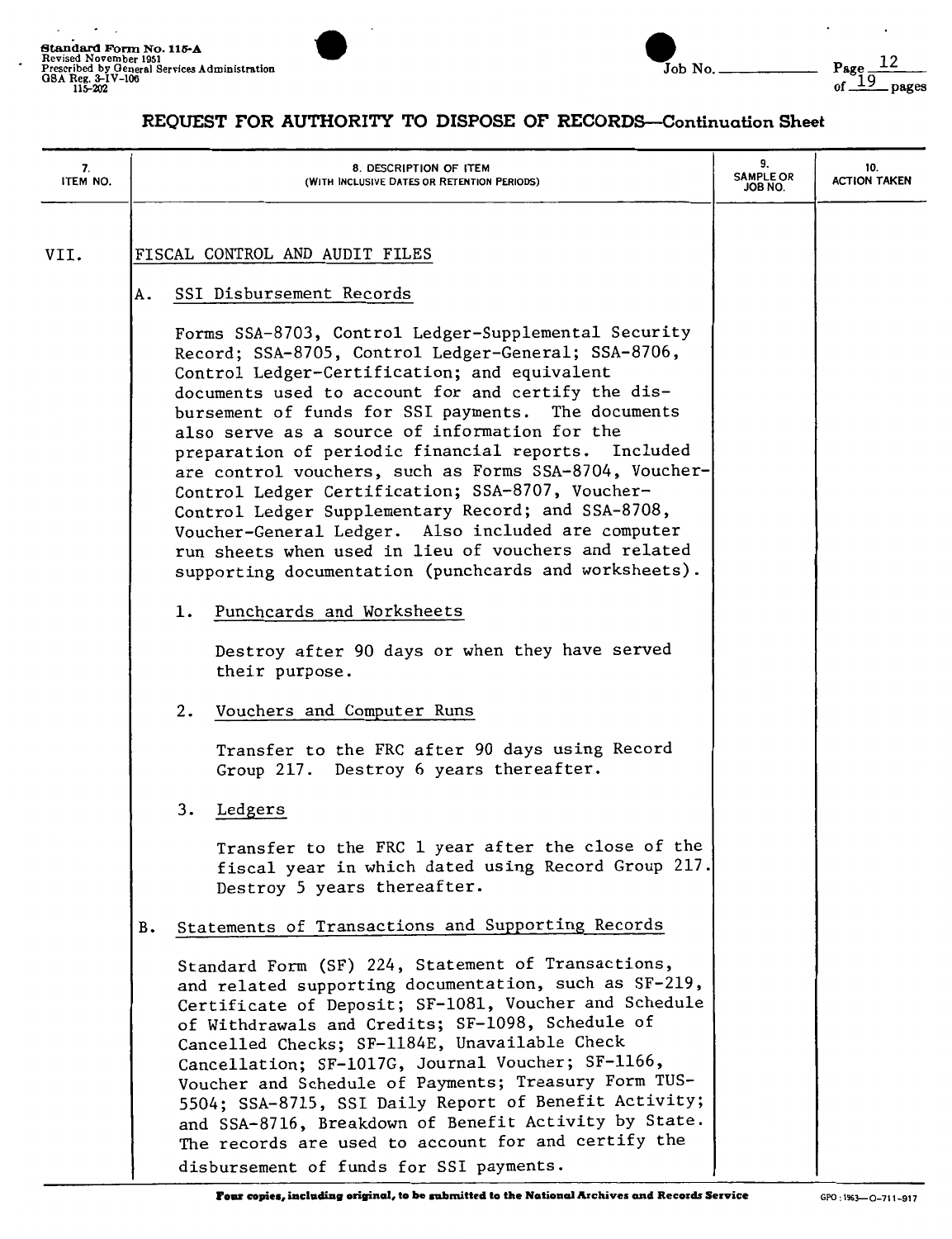

| Job | Λ. Λ |
|-----|------|

| 7.<br>ITEM NO. | 8. DESCRIPTION OF ITEM<br>(WITH INCLUSIVE DATES OR RETENTION PERIODS)                                                                                                                                                                                                                                                                                                                                                                                                                                                                                                                                                                                                                                                                                                                                                                                                                                                                             | 9.<br>SAMPLE OR<br>JOB NO. | 10.<br><b>ACTION TAKEN</b> |
|----------------|---------------------------------------------------------------------------------------------------------------------------------------------------------------------------------------------------------------------------------------------------------------------------------------------------------------------------------------------------------------------------------------------------------------------------------------------------------------------------------------------------------------------------------------------------------------------------------------------------------------------------------------------------------------------------------------------------------------------------------------------------------------------------------------------------------------------------------------------------------------------------------------------------------------------------------------------------|----------------------------|----------------------------|
|                | Transfer to the FRC 90 days after the close of the<br>fiscal year in which dated using Record Group 217.<br>Destroy 6 years thereafter.                                                                                                                                                                                                                                                                                                                                                                                                                                                                                                                                                                                                                                                                                                                                                                                                           |                            |                            |
|                | $\mathsf{c}$ .<br>Daily Cancellation Listings                                                                                                                                                                                                                                                                                                                                                                                                                                                                                                                                                                                                                                                                                                                                                                                                                                                                                                     |                            |                            |
|                | Daily listings received from the Department of the<br>Treasury identifying all checks cancelled by the<br>Treasury for a particular day. They are used as an<br>aid in identifying out-of-balance conditions.                                                                                                                                                                                                                                                                                                                                                                                                                                                                                                                                                                                                                                                                                                                                     |                            |                            |
|                | Destroy on balancing of the monthly totals.                                                                                                                                                                                                                                                                                                                                                                                                                                                                                                                                                                                                                                                                                                                                                                                                                                                                                                       |                            |                            |
|                | D.<br>Monthly Cancellation Listings                                                                                                                                                                                                                                                                                                                                                                                                                                                                                                                                                                                                                                                                                                                                                                                                                                                                                                               |                            |                            |
|                | Monthly listings received from the Department of the<br>Treasury identifying all checks cancelled by the<br>Treasury for a given month. The listings are used to<br>verify the total of the SF-1098, Schedule of<br>Cancelled Checks, received for the month.                                                                                                                                                                                                                                                                                                                                                                                                                                                                                                                                                                                                                                                                                     |                            |                            |
|                | Destroy after balancing operation has been completed.                                                                                                                                                                                                                                                                                                                                                                                                                                                                                                                                                                                                                                                                                                                                                                                                                                                                                             |                            |                            |
| VIII.          | FINANCIAL MANAGEMENT FILES                                                                                                                                                                                                                                                                                                                                                                                                                                                                                                                                                                                                                                                                                                                                                                                                                                                                                                                        |                            |                            |
|                | <b>BSSI Budget Submission</b><br>А.                                                                                                                                                                                                                                                                                                                                                                                                                                                                                                                                                                                                                                                                                                                                                                                                                                                                                                               |                            |                            |
|                | Budget estimates and associated justification statements<br>submitted annually to OFM, OMA. The files are used by<br>OFM in the preparation of the annual SSA budget sub-<br>mission to the Department and to the Office of Management<br>and Budget. Included are Forms OAAD-413, Summary of<br>Estimates for Personal Services and Other Objects of<br>Expenditure; OAAD-417, Worksheet for Detail of Personal<br>Services by Position; OAAD-419, Worksheet for Detail of<br>Personal Services by Subclass; SSA-421, Summary of<br>Estimates for Travel and Transportation of Persons;<br>SSA-422, Conferences and Meetings; SSA-425, Summary of<br>Estimates for Transportation of Things; SSA-426, Summary<br>of Estimates for Rent, Communications, and Utilities<br>Services; SSA-427, Estimates for Rental of Space;<br>and related documents. Record copies are retained by<br>OFM, OMA.<br>ı.<br>Office Having BSSI Financial Management |                            |                            |
|                | Responsibility<br>Transfer to the SSA Records Holding Area 3 years                                                                                                                                                                                                                                                                                                                                                                                                                                                                                                                                                                                                                                                                                                                                                                                                                                                                                |                            |                            |
|                |                                                                                                                                                                                                                                                                                                                                                                                                                                                                                                                                                                                                                                                                                                                                                                                                                                                                                                                                                   |                            |                            |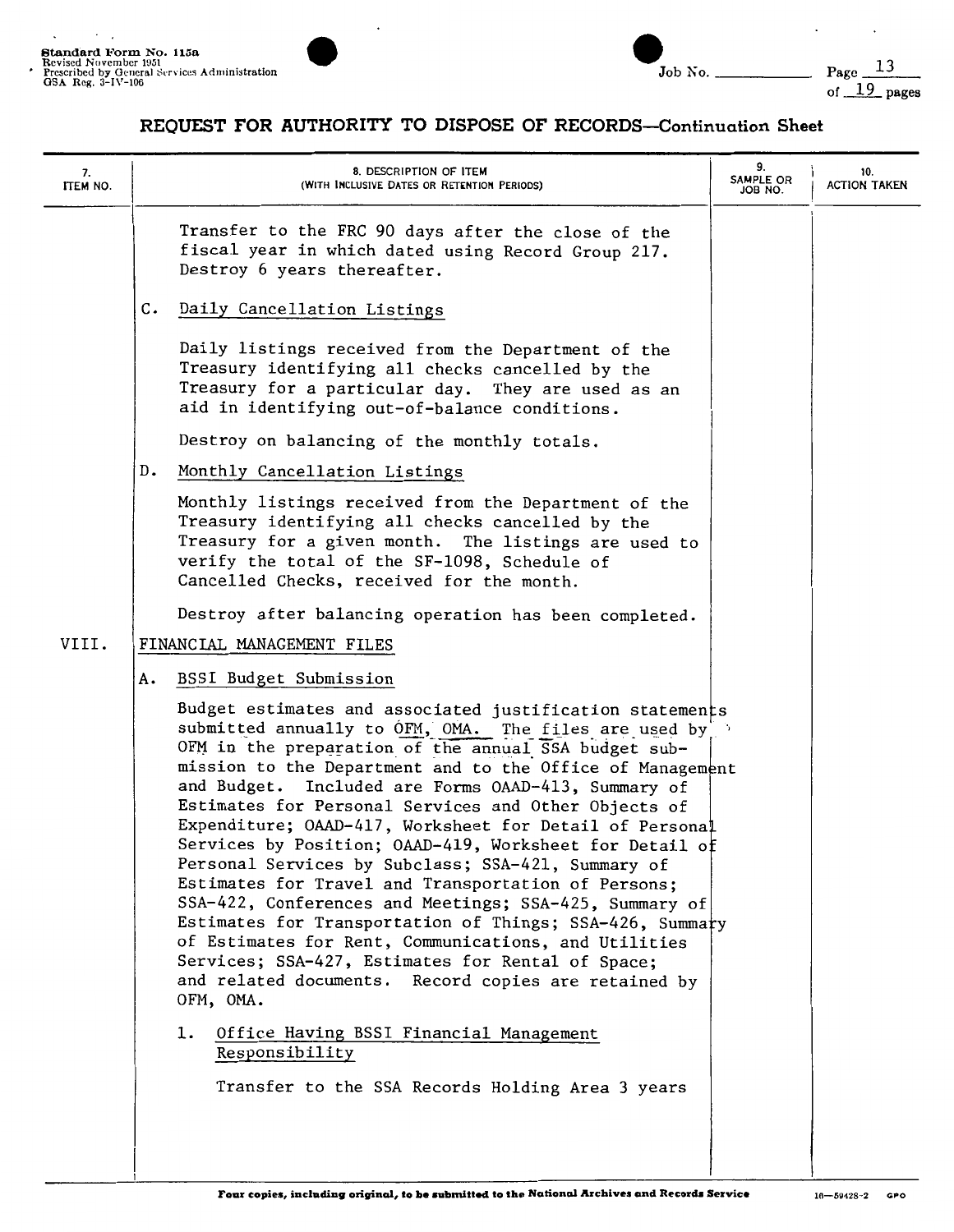

| 7.<br>ITEM NO. |    | 8. DESCRIPTION OF ITEM<br>(WITH INCLUSIVE DATES OR RETENTION PERIODS)                                                                                                                                                                                              | 9.<br><b>SAMPLE OR</b><br>JOB NO. | 10.<br><b>ACTION TAKEN</b> |
|----------------|----|--------------------------------------------------------------------------------------------------------------------------------------------------------------------------------------------------------------------------------------------------------------------|-----------------------------------|----------------------------|
|                |    | after the close of the budget year. Hold an<br>additional 3 years in the Holding Area and then<br>transfer to the FRC. Destroy 4 years thereafter.<br>Destray 10 years after the close of<br>2.<br>Other Offices                                                   |                                   |                            |
|                |    | Destroy 2 years after the close of the budget<br>year.                                                                                                                                                                                                             |                                   |                            |
|                | в. | Overtime and Staffing Reports                                                                                                                                                                                                                                      |                                   |                            |
|                |    | Periodic reports submitted to OFM, OMA, on overtime<br>used and staff on duty in BSSI. The reports are used<br>in monitoring budget execution. Included are request\$<br>for overtime received from BSSI components.                                               |                                   |                            |
|                |    | Destroy after 2 years.                                                                                                                                                                                                                                             |                                   |                            |
| IX.            |    | PERSONNEL AND MANAGEMENT SERVICES FILES                                                                                                                                                                                                                            |                                   |                            |
|                | А. | Promotion Package Files                                                                                                                                                                                                                                            |                                   |                            |
|                |    | Nonrecord copies of applications filed for specific<br>BSSI job vacancies. Record copies of these documents<br>are retained by the Office of Human Resources (OHR),<br>OMA.                                                                                        |                                   |                            |
|                |    | Destroy 30 days after cancellation of vacancy or<br>selection of candidate. NOTE: If a question is<br>raised regarding a particular promotion action,<br>retain documents having a direct bearing on that<br>action until the question is resolved.                |                                   |                            |
|                | в. | Unofficial Personnel Folders                                                                                                                                                                                                                                       |                                   |                            |
|                |    | Unofficial personnel folders for BSSI Headquarters<br>The folders contain working<br>and field employees.<br>papers, nonrecord copies of SF-52, Request for<br>Personnel Action, and similar documents.<br>Official<br>personnel folders are retained by OHR, OMA. |                                   |                            |
|                |    | Destroy 1 year after separation of the employee from<br>BSSI.                                                                                                                                                                                                      |                                   |                            |
|                | C. | Factors and Weights Files                                                                                                                                                                                                                                          |                                   |                            |
|                |    | Nonrecord copies of documents used in rating                                                                                                                                                                                                                       |                                   |                            |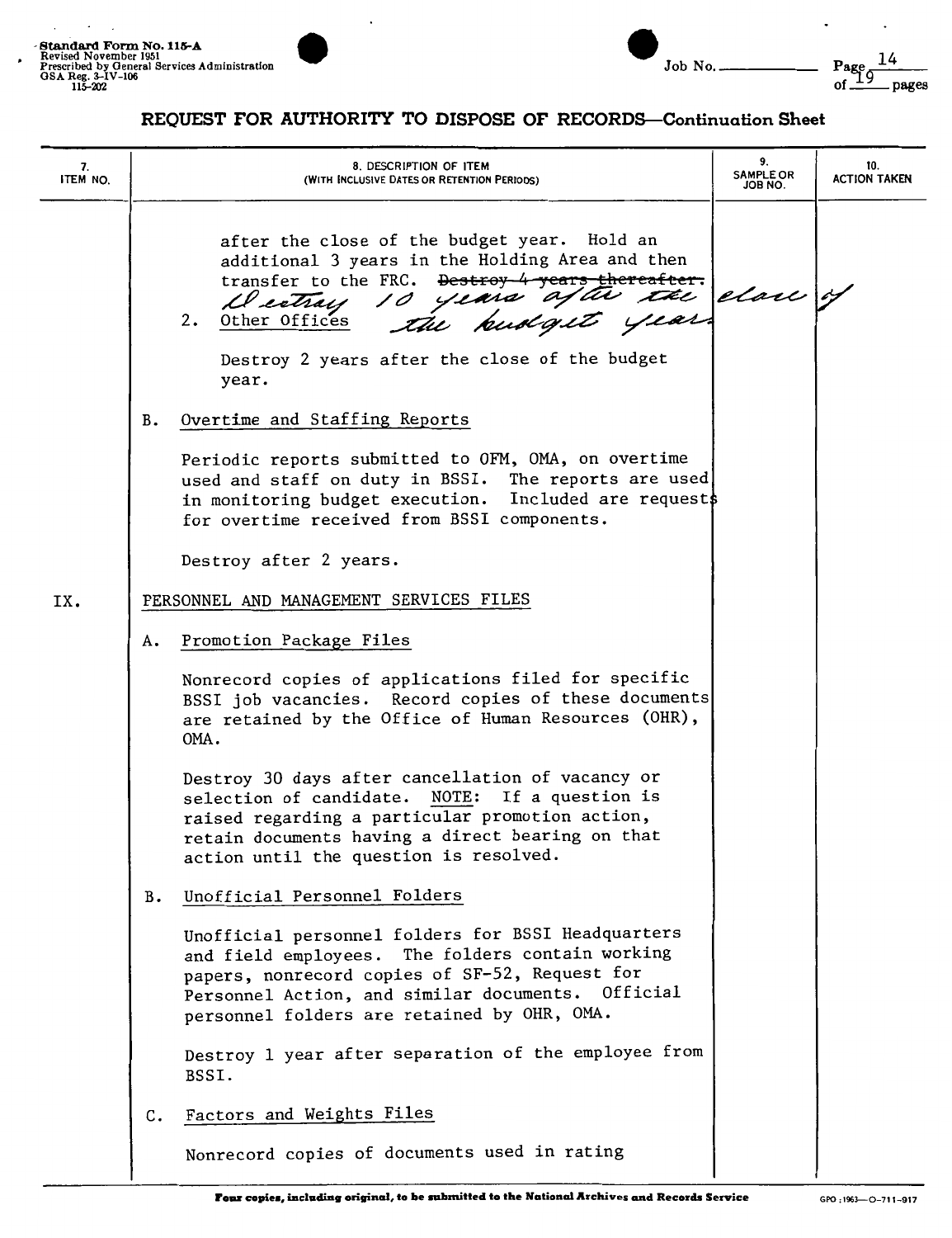



| 7.<br>ITEM NO. | 8. DESCRIPTION OF ITEM<br>(WITH INCLUSIVE DATES OR RETENTION PERIODS)                                                                                                                                                                                                                                                                                                                                                                                                                                                                                                                                                                                                                                                                                                      | 9.<br><b>SAMPLE OR</b><br>JOB NO. | 10.<br><b>ACTION TAKEN</b> |
|----------------|----------------------------------------------------------------------------------------------------------------------------------------------------------------------------------------------------------------------------------------------------------------------------------------------------------------------------------------------------------------------------------------------------------------------------------------------------------------------------------------------------------------------------------------------------------------------------------------------------------------------------------------------------------------------------------------------------------------------------------------------------------------------------|-----------------------------------|----------------------------|
|                | applicants for BSSI job vacancies. The documents<br>identify the various factors considered in filling<br>the vacancy and the weight accorded to each.                                                                                                                                                                                                                                                                                                                                                                                                                                                                                                                                                                                                                     |                                   |                            |
|                | Destroy when superseded or obsolete.                                                                                                                                                                                                                                                                                                                                                                                                                                                                                                                                                                                                                                                                                                                                       |                                   |                            |
|                | Training Plan Files<br>D.                                                                                                                                                                                                                                                                                                                                                                                                                                                                                                                                                                                                                                                                                                                                                  |                                   |                            |
|                | Annual BSSI training plan submitted to OHR, OMA, for<br>use in forecasting budgetary and other requirements<br>for SSA training activities. The plan provides a<br>description of anticipated training needs, training<br>classifications, and priority levels; estimates of<br>the number of trainees, amounts of time, and costs<br>involved; and similar data. Included is Form<br>SSA-2553, Training Plan, or its equivalent. Record<br>copies are retained by OHR, OMA.                                                                                                                                                                                                                                                                                               |                                   |                            |
|                | Destroy 5 years after the close of the fiscal year<br>covered by the plan.                                                                                                                                                                                                                                                                                                                                                                                                                                                                                                                                                                                                                                                                                                 |                                   |                            |
|                | Program Participant Files<br>Ε.                                                                                                                                                                                                                                                                                                                                                                                                                                                                                                                                                                                                                                                                                                                                            |                                   |                            |
|                | These files document a BSSI employee's participation<br>in the Staff Development Program, the Executive<br>Development Program, or a similar career development<br>program. Included in a participant's file are copies<br>of development plans, qualifications statements,<br>records reflecting training courses taken, copies of<br>supervisory appraisals and evaluations, and similar<br>records. Also included are Forms SSA-1889, Candidate s<br>Statement of Interest; SSA-1890, Notification of<br>Eligibility and Career Planning and Interest<br>Questionnaire; SSA-1891, Supervisory Recommendations<br>for Employee's Career Development; SSA-2031, Profile<br>of Eligible Candidate; SSA-2588, Career Planning and<br>Recommendations; or their equivalents. |                                   |                            |
|                | Two years after the participant completes the program.<br>remove and destroy all material from the file except:<br>(1) development plans, (2) qualifications statements,<br>and (3) forms SSA-2031 and SSA-2588. These three<br>items should be destroyed 5 years after the<br>completion of the program.                                                                                                                                                                                                                                                                                                                                                                                                                                                                  |                                   |                            |
|                |                                                                                                                                                                                                                                                                                                                                                                                                                                                                                                                                                                                                                                                                                                                                                                            |                                   |                            |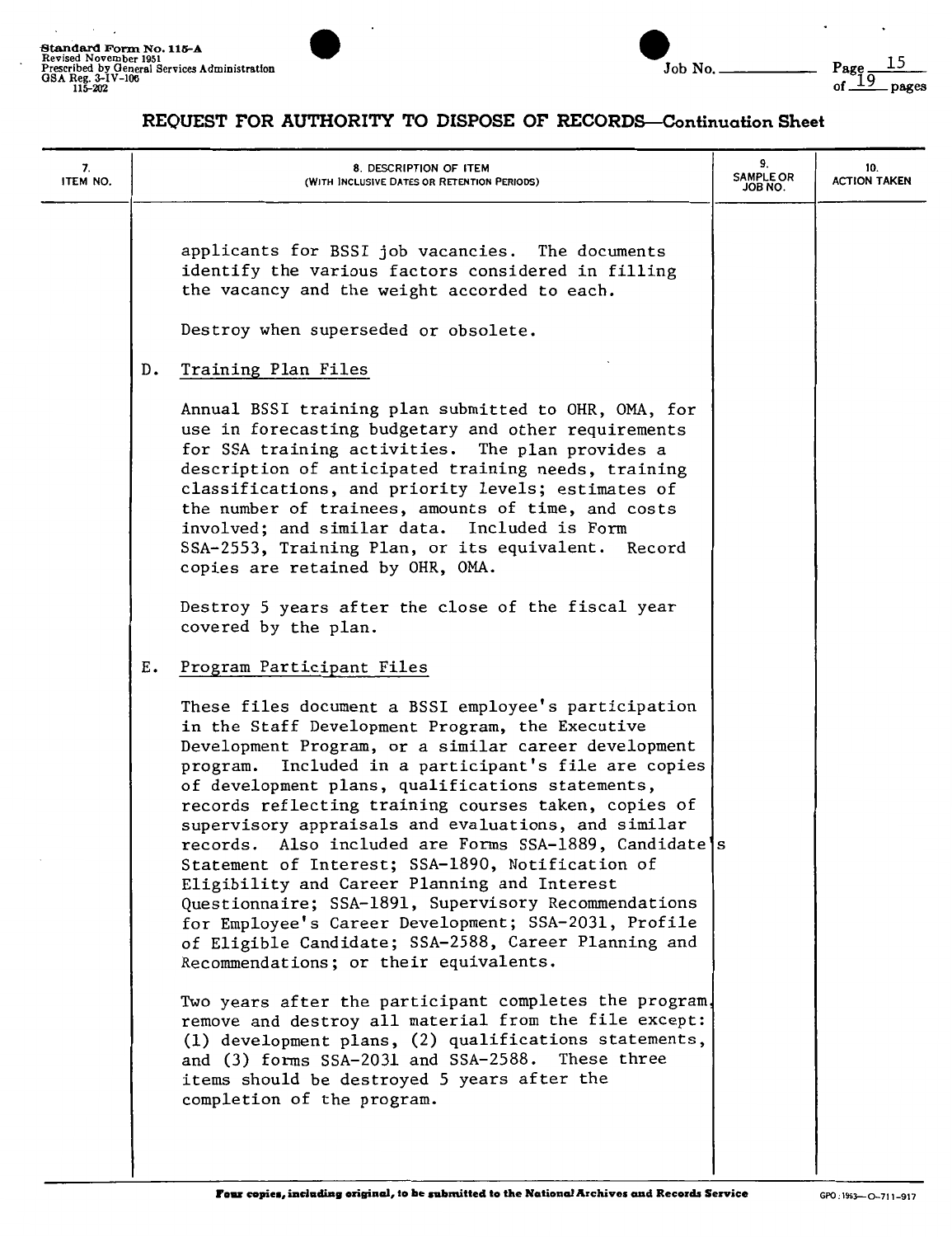



| 7.<br><b>ITEM NO.</b> | 8. DESCRIPTION OF ITEM<br>(WITH INCLUSIVE DATES OR RETENTION PERIODS)                                                                                                                                                                                                                                                                                                                                                                                                                                                                                                                                                                  | 9.<br><b>SAMPLE OR</b><br>ON 8OL | 10.<br><b>ACTION TAKEN</b> |
|-----------------------|----------------------------------------------------------------------------------------------------------------------------------------------------------------------------------------------------------------------------------------------------------------------------------------------------------------------------------------------------------------------------------------------------------------------------------------------------------------------------------------------------------------------------------------------------------------------------------------------------------------------------------------|----------------------------------|----------------------------|
|                       | Course Announcements<br>F.<br>Pamphlets, notices, brochures, catalogs, and other<br>documents which announce or list training courses<br>being offered by SSA or other Governmental or non-<br>Governmental organizations.<br>Destroy when no longer current or when no longer<br>needed for reference, whichever is earlier.                                                                                                                                                                                                                                                                                                          |                                  |                            |
|                       | Training Logs<br>G.<br>Documents to control the processing of training<br>requests for BSSI employees.<br>Destroy when no longer needed for control purposes.                                                                                                                                                                                                                                                                                                                                                                                                                                                                          |                                  |                            |
|                       | Space Request Files<br>н.<br>Documents submitted to the Office of Operating<br>Facilities (OOF), OMA, to request additional space<br>allocations for BSSI. Included are periodic<br>reports on the status of the requests. Record copies<br>are retained by OOF, OMA.<br>Destroy 1 year after final action on the request.                                                                                                                                                                                                                                                                                                             |                                  |                            |
| X.                    | PROGRAM DIRECTIVES FILES<br>Instructions Files<br>А.<br>Manuals, directives, handbooks, and other formal<br>policy and procedural issuances prepared and<br>published by the BSSI Headquarters components. Included<br>are Administrative Directives System (ADS) issuances,<br>Parts 12 and 13 of the Claims Manual, SSI State<br>Manual, Numbered Identical Memorandums, and similar<br>material.<br>Office Responsible for Instructions Coordination<br>ı.<br>Transfer to the FRC at the close of<br>Permanent.<br>the calendar year in which superseded or<br>discontinued. Offer to the National Archives<br>10 years thereafter. |                                  |                            |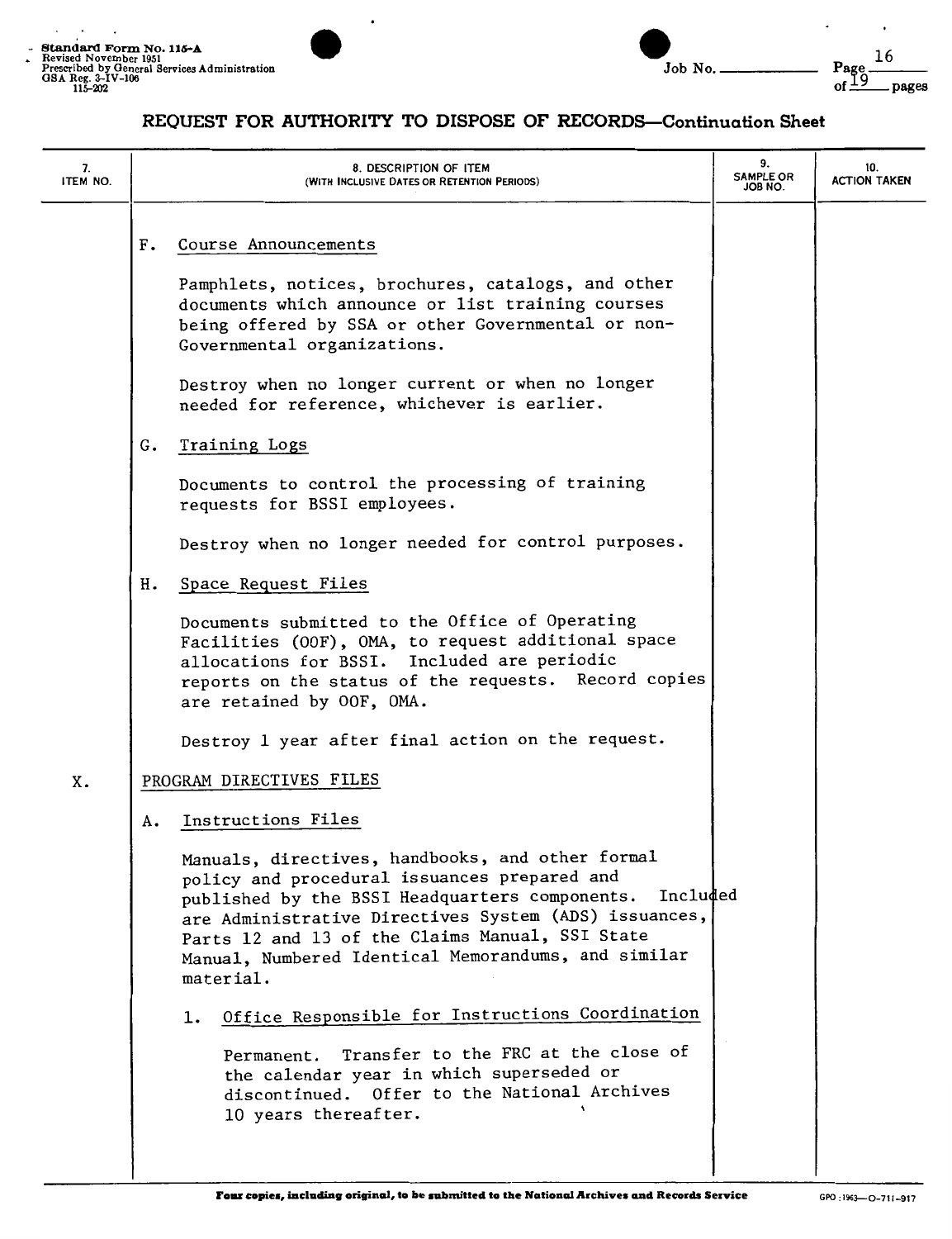

| Standard Form No. 115a<br>Revised November 1951<br>Prescribed by General Services Administration<br>GSA Reg. $3 - IV - 106$ | Job No | Page<br>pages |
|-----------------------------------------------------------------------------------------------------------------------------|--------|---------------|
|                                                                                                                             |        |               |

| 7.<br>ITEM NO. | 8. DESCRIPTION OF ITEM<br>(WITH INCLUSIVE DATES OR RETENTION PERIODS)                                                                                                                                                                                                                                                                                                                                                                                                                                                                                                                                                                           | 9.<br>SAMPLE OR<br>JOB NO. | 10.<br><b>ACTION TAKEN</b> |
|----------------|-------------------------------------------------------------------------------------------------------------------------------------------------------------------------------------------------------------------------------------------------------------------------------------------------------------------------------------------------------------------------------------------------------------------------------------------------------------------------------------------------------------------------------------------------------------------------------------------------------------------------------------------------|----------------------------|----------------------------|
|                | 2.<br>Other Offices<br>Destroy when superseded or discontinued.<br>В.<br>Instructions Background Files<br>Records accumulated in the preparation, clearance,<br>and publication of manuals, directives, handbooks,<br>and other formal policy and procedural issuances.<br>Included are studies, clearance comments, recommenda-<br>tions, and similar records which provide a basis for<br>publication or contribute to the content of the<br>issuance.<br>1.<br>Office Responsible for Instructions Coordination<br>Retain-in-accordance-with-item-I.A. above.<br>Westray when superceded on obsolute.                                        |                            |                            |
|                | Other Offices<br>2.<br>Destroy 2 years after the close of the calendar<br>year in which dated.                                                                                                                                                                                                                                                                                                                                                                                                                                                                                                                                                  |                            |                            |
|                | C.<br>Forms History Folders<br>Folders containing records documenting the developmental<br>history of a particular BSSI form.<br>Included is<br>documentation of meetings, requirement assessments,<br>pilot testings, and the like; copies of justification<br>statements (forms SSA-5100 and SSA-5100a); initial and<br>subsequent drafts of the form, intra- and inter-bureau<br>clearances; clearances from OMB, the Office of the<br>General Counsel, and other Government agencies; and<br>copies of employee suggestions regarding the form and<br>evaluations of these suggestions.<br>Transfer to the SSA Records Holding Area 3 years |                            |                            |
|                | after supersession or obsolescence of the form.<br>Destroy 3 years thereafter.                                                                                                                                                                                                                                                                                                                                                                                                                                                                                                                                                                  |                            |                            |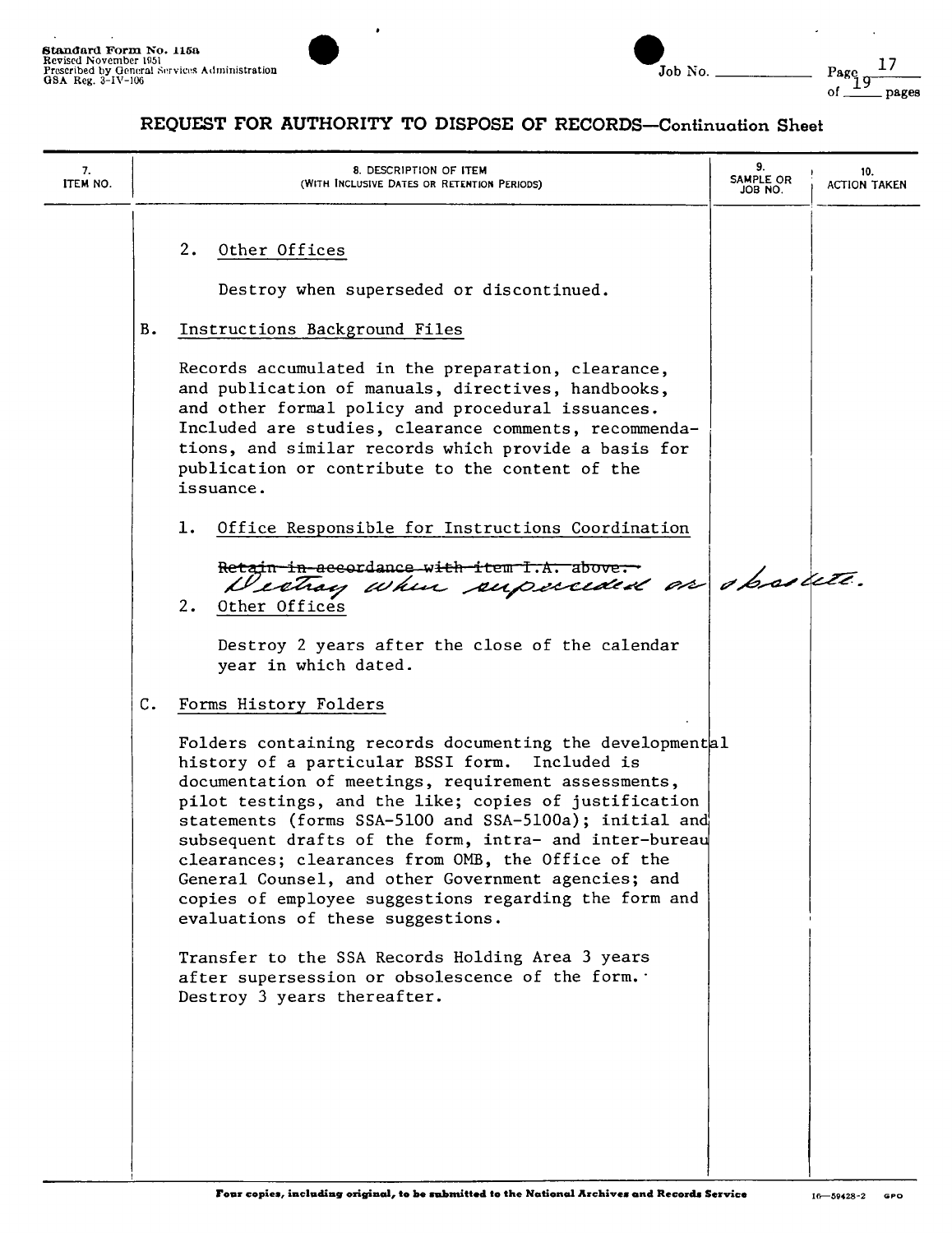

| Job No. |  |
|---------|--|

Page  $\frac{18}{\text{of } \frac{19}{\text{of } \frac{9}{\text{of}}}$  pages

| 7.<br>ITEM NO. |    | 8. DESCRIPTION OF ITEM<br>(WITH INCLUSIVE DATES OR RETENTION PERIODS)                                                                                                                                                                                                                                                                                                                                                                                                                                        | 9.<br>SAMPLE OR<br>JOB NO. | 10.<br><b>ACTION TAKEN</b> |
|----------------|----|--------------------------------------------------------------------------------------------------------------------------------------------------------------------------------------------------------------------------------------------------------------------------------------------------------------------------------------------------------------------------------------------------------------------------------------------------------------------------------------------------------------|----------------------------|----------------------------|
| XI.            | А. | PROGRAM ANALYSIS AND PLANNING FILES<br>Case Studies Files                                                                                                                                                                                                                                                                                                                                                                                                                                                    |                            |                            |
|                |    | Documents relating to various case studies and<br>analyses conducted to assess variances from BSSI<br>program objectives, to measure the impact of possible<br>legislative changes, to assess the effect of trends<br>on the SSI recipient population, to evaluate the need<br>for program alternatives, and for other purposes.<br>Included are working papers, such as questionnaires,<br>photocopies of Title XVI claims case material, and<br>drafts; and final reports of findings and recommendations. |                            |                            |
|                |    | 1.<br>Working Papers<br>Destroy 1 year after preparation of final study<br>report.<br>2.<br>Final Reports                                                                                                                                                                                                                                                                                                                                                                                                    |                            |                            |
|                |    | Destroy after 5 years.                                                                                                                                                                                                                                                                                                                                                                                                                                                                                       |                            |                            |
|                | В. | Program Monitoring Files                                                                                                                                                                                                                                                                                                                                                                                                                                                                                     |                            |                            |
|                |    | Records accumulated in tracking progress made toward<br>the accomplishment of BSSI program objectives.<br>Included are periodic status reports and background<br>material relating to Operational Planning System (OPS)<br>objectives, processing time objectives, BSSI work<br>plans, and legislative implementation objectives.<br>Record copies of reports relating to OPS objectives<br>are retained by the Office of Administrative<br>Appraisal and Planning (OAAP), OMA.                              |                            |                            |
|                |    | Destroy after 2 years.                                                                                                                                                                                                                                                                                                                                                                                                                                                                                       |                            |                            |
|                | c. | Reports Management Files                                                                                                                                                                                                                                                                                                                                                                                                                                                                                     |                            |                            |
|                |    | Records accumulated in evaluating the requirement<br>for, approving, and controlling specific BSSI recurring<br>reports. Included are nonrecord copies of Form<br>SSA-4099, Proposal for a New, Revised, or Eliminated<br>Report; samples, and related documents. Record copies<br>are retained by OAAP, OMA.                                                                                                                                                                                                |                            |                            |
|                |    | Destroy upon discontinuance of the report.                                                                                                                                                                                                                                                                                                                                                                                                                                                                   |                            |                            |